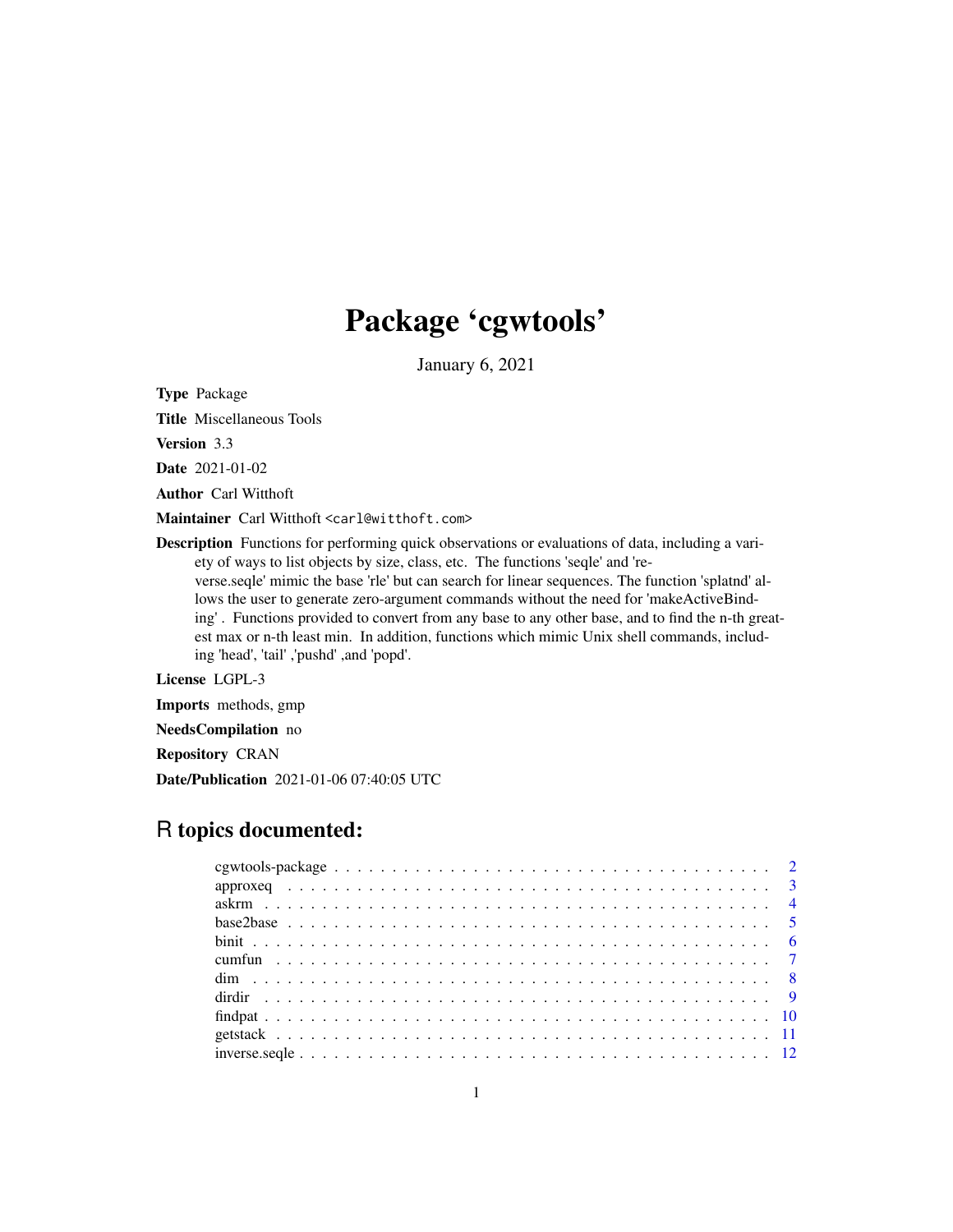# <span id="page-1-0"></span>2 cgwtools-package

|       | lsdata       |  |    |
|-------|--------------|--|----|
|       | <i>ssize</i> |  |    |
|       |              |  |    |
|       | maxn         |  |    |
|       |              |  |    |
|       |              |  |    |
|       |              |  |    |
|       |              |  |    |
|       |              |  |    |
|       |              |  |    |
|       |              |  |    |
|       |              |  |    |
|       |              |  |    |
|       |              |  |    |
|       |              |  |    |
|       |              |  |    |
| Index |              |  | 30 |

cgwtools-package *A collection of tools that the author finds handy*

# Description

Most of these tools are small functions to do simple tasks or provide filtered views of the current environment. In addition the function splatnd is provided primarily as a piece of example code to show how to write zero-argument operators. It's based on the code in the package sos , and avoids the need to use makeActiveBinding (as in ,e.g., pracma::ans )

# Details

| Package: | cgwtools   |
|----------|------------|
| Type:    | Package    |
| Version: | 3.3        |
| Date:    | 2021-01-02 |
| License: | $GPL-3$    |

# Author(s)

Carl Witthoft, with attributions as noted in the individual help pages Maintainer:Carl Witthoft carl@witthoft.com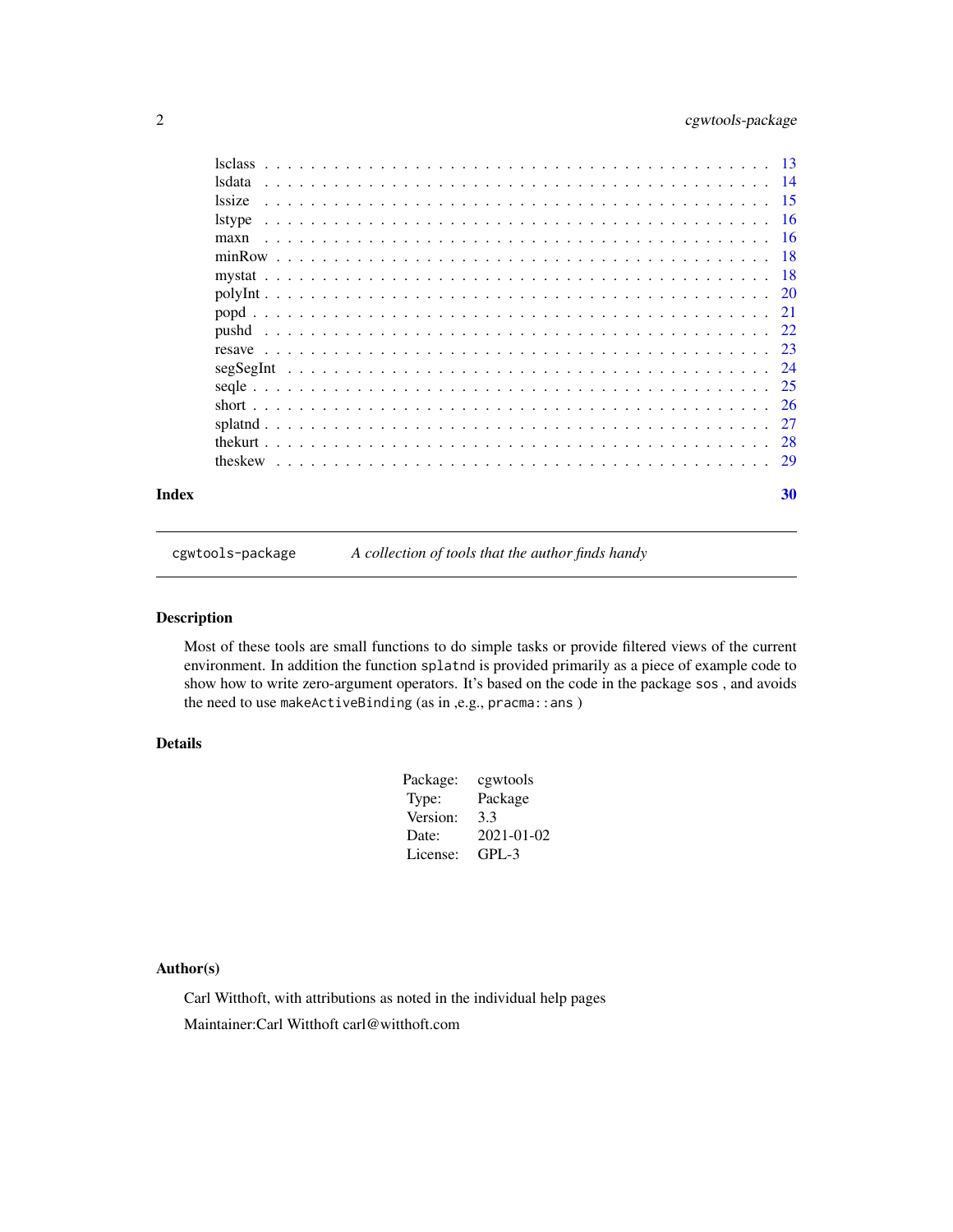<span id="page-2-0"></span>

This function compares two vectors (or arrays) of values and returns the near-equality status of corresponding elements. As with  $all.equals()$ , the intent is primarily to get around machine limits of representation of floating-point numbers. For integer comparison, just use the base == operator.

#### Usage

```
approxeq(x, y, tolerance = .Machine$double.eps^0.5, ...)
```
# Arguments

| x,y                     | The two input items, typically vectors or arrays of data.                                                                            |
|-------------------------|--------------------------------------------------------------------------------------------------------------------------------------|
| tolerance               | Set the precision to which $abs(x[j] - y[j])$ will be compared. The default<br>argument provided is the R-standard value for floats. |
| $\cdot$ $\cdot$ $\cdot$ | Not used at this time.                                                                                                               |

# Details

If x and y are of different lengths, the shorter one is recycled and a warning issued.

#### Value

A vector of the same length as the longer of x or y, consisting of TRUE and FALSE elements, depending on whether the corresponding elements of  $x$  and  $y$  are within the approximate equality precision desired.

#### Author(s)

Carl Witthoft, <carl@witthoft.com>

# See Also

[all.equal](#page-0-0), [Comparison](#page-0-0), [identical](#page-0-0)

```
x < -1:10y<-x+runif(10)*1e-6
approxeq(x,y) #all FALSE
approxeq(x,y,tolerance=1e-5) #mostly TRUE, probably
```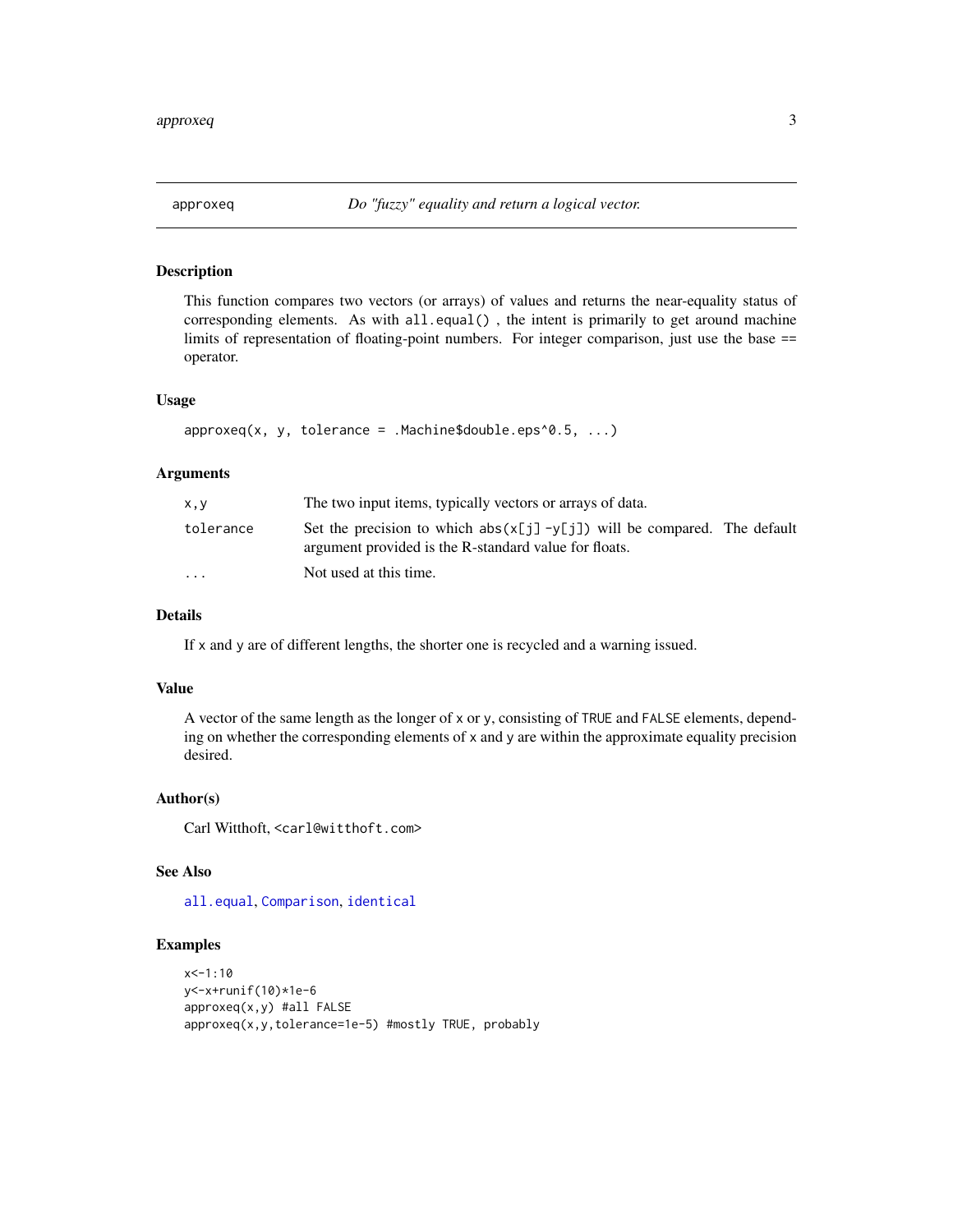<span id="page-3-0"></span>This function was originally written to do the same as the unix  $rm -i$  command. The user supplies a list of items and the name of a function which is optionally applied to each item in turn.

# Usage

```
askrm(items = ls(parent-frame()), fn = "rm", ask = TRUE)
```
# Arguments

| items | A character vector of names of the objects to be acted upon (such as 1s() re-<br>turns). The default is all objects in the parent working environment.                                                                                                                              |
|-------|-------------------------------------------------------------------------------------------------------------------------------------------------------------------------------------------------------------------------------------------------------------------------------------|
| fn    | The name of the function to be applied, supplied as a character string. Possible<br>future upgrades may allow function names to be entered without quotes.                                                                                                                          |
| ask   | If TRUE, the user is prompted for " $y/n$ " before performing the function on each<br>object in the list. Be cautious about setting to FALSE for obvious reasons. Note<br>that the only accepted positive response is <b>exactly</b> "y" so, e.g. "yes" will be<br>treated as "no." |

#### Value

A list with three elements.

| func     | Echo back the input function, for archival reference.                                                                                             |
|----------|---------------------------------------------------------------------------------------------------------------------------------------------------|
| selected | All the items from the input list to which the function fn was applied. In the<br>default case, these are the items deleted from the environment. |
| evout    | A list of the value(s) returned by the function, if any, each time it was executed.                                                               |

# Author(s)

Carl Witthoft, <carl@witthoft.com>

#### See Also

When interactive prompting is not desired, [sapply](#page-0-0) or its brethren are recommended.

```
# get rid of junky objects left around from testing
foo<-1afoo<-c(foo,2)
foob <- c('a','b','d')
askrm(ls(pattern="foo") )
```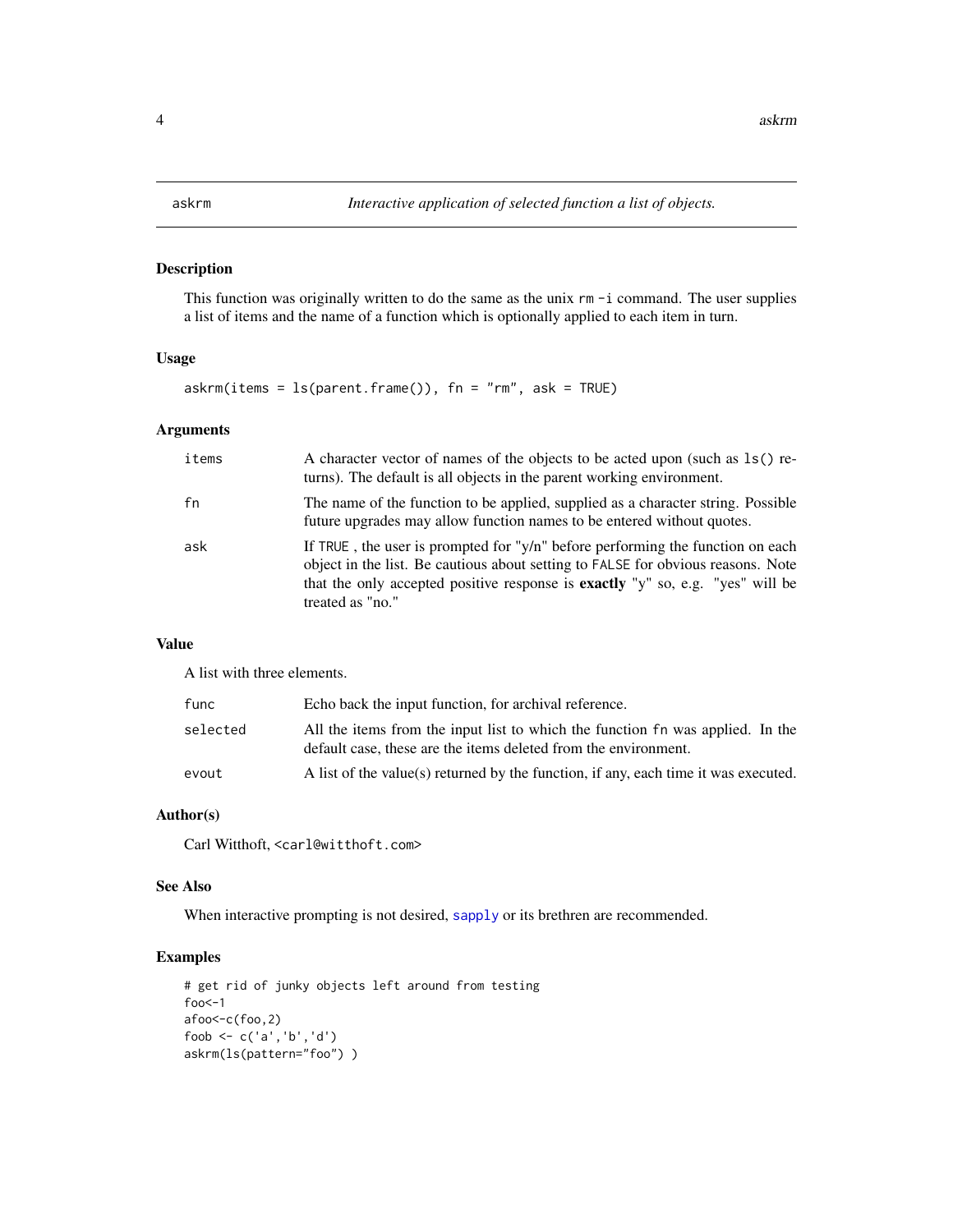#### <span id="page-4-0"></span>base2base 5

```
x<- rep(1,10)
y<- runif(10)
askrm(c('x','y'),'sd',ask=FALSE)
```
base2base *Function to convert any base to any other base (up to 36).*

# Description

For a named vector or value, specify the input and output bases and convert.

#### Usage

base2base(x,frombase=10, tobase=2)

#### Arguments

| $\mathsf{X}$ | A value of class numeric, bigz, or character. Alternatively, a list containing such<br>values. See Details for various limitations |
|--------------|------------------------------------------------------------------------------------------------------------------------------------|
| frombase     | An integer from 2 thru 36 indicating the base of x.                                                                                |
| tobase       | An integer from 2 thru 36 indicating the desired base of the returned value.                                                       |

#### Details

If  $x$  has more than one value (e.g. a vector of hex characters) they will be collapsed into a single value. If x is a list, then this is done to each list entry in turn. For hexadecimals, i.e. when frombase is set to 16, any leading "0x" will be stripped for you. The standard alpha "encoding" for digits in bases 11 thru 36 is assumed, i.e. 0-9,a-z .

Keep in mind that builtin functions such as [strtoi](#page-0-0) will be much faster for base conversions supported by those functions.

# Value

The equivalent value of  $x$  in the new base. If  $x$  is a list, a matching list is returned.

#### Author(s)

Carl Witthoft, <carl@witthoft.com>

# See Also

[strtoi](#page-0-0)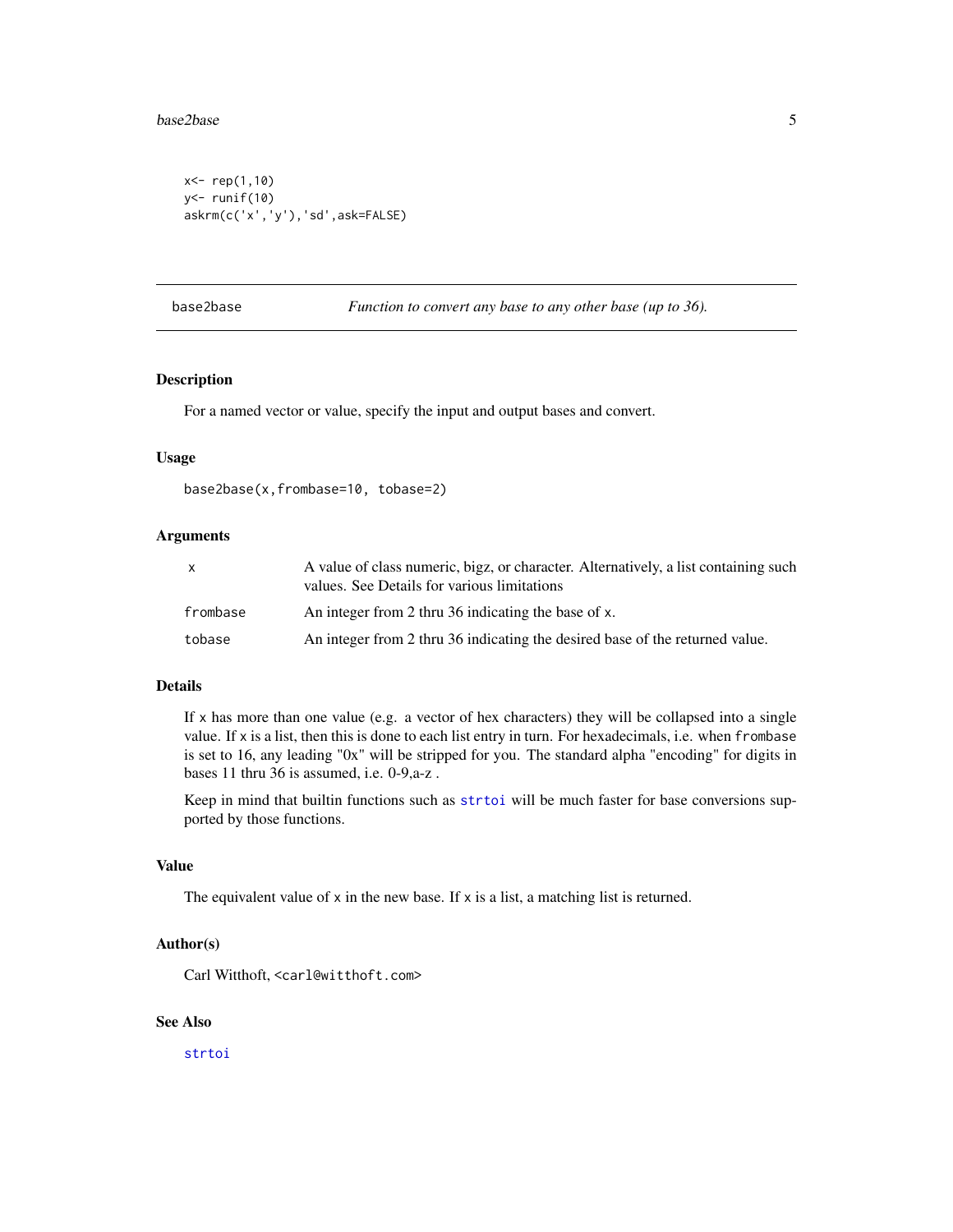<span id="page-5-0"></span>

#### Examples

```
base2base('101011',2,10)
base2base(101011,2,10)
base2base('4r8s',30,10)
base2base('101011',12,5)
```
binit *Create histogram bins for each unique value in a sample.*

# Description

This is a Q&D way to create Pareto / histogram bins of a dataset when you want a separate bin for each value and don't want to deal with the 'breaks' or equivalent arguments in [hist](#page-0-0) or other histogram functions in R packages.

# Usage

```
binit(samps,roundPrec=NULL)
```
#### Arguments

| samps     | A vector or array of data to be binned.                                                |
|-----------|----------------------------------------------------------------------------------------|
| roundPrec | The number of digits to round samps to. Highly recommended when the data<br>are floats |

# Details

binit sorts the input data and feeds the result to [rle](#page-0-0). This effectively produces histogram-like results. If you want a strict Pareto order (most common first), just sort the list elements lengths and values by the magnitudes in lengths.

#### Value

A list containing two elements lengths: the number of items in each bin values: the data value associated with each bin

#### Author(s)

Carl Witthoft, <carl@witthoft.com>

# See Also

[rle](#page-0-0) , [hist](#page-0-0),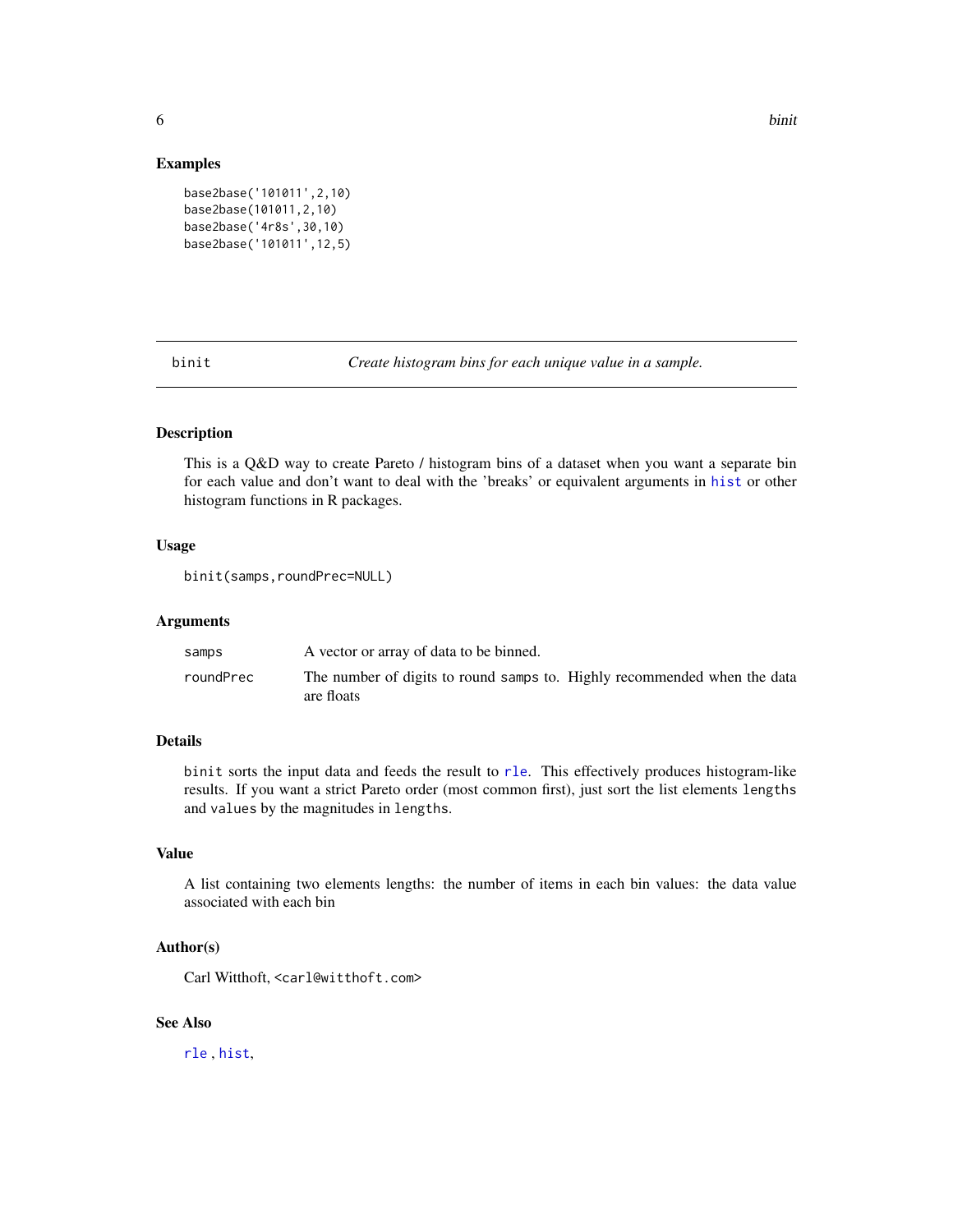#### <span id="page-6-0"></span> $\epsilon$  cumfun  $\sim$  7

#### Examples

```
x <- sample(1:100, 1000, rep=TRUE)
xbin < - binit(x)
plot(xbin$values,xbin$lengths, type = 'h')
# without rounding, will just be grass
x < - rnorm(1000)
xbin < - binit(x, 2)plot(xbin$values,xbin$lengths, type = 'h')
```
cumfun *Function calculate the cumulative result of any function along an input vector.*

#### Description

Calculates the cumulative value of almost any function in the same manner as [cumsum](#page-0-0)

# Usage

 $cumfun(frist, FUN = sum, ...)$ 

#### Arguments

| frist     | A vector of numerical or string values                                                                                                         |
|-----------|------------------------------------------------------------------------------------------------------------------------------------------------|
| FUN       | The function to use. Can be either the function name (as is usually done) or a<br>single character string naming the function. Default is sum. |
| $\ddotsc$ | Additional arguments, if any, required for the chosen FUN function. See Details.                                                               |

# Details

If additional arguments are of length one, they are applied to each value in frist. If they are longer but not equal in length to length(frist) they will either be truncated or recycled to match. The builtin functions cumsum and cumprod generally are much faster than applying sum or prod to this function.

# Value

A list of the cumulative calculations generated.

# Author(s)

Carl Witthoft, <carl@witthoft.com>

# See Also

[cumsum](#page-0-0) , [cumall](#page-0-0), [rowCumsums](#page-0-0)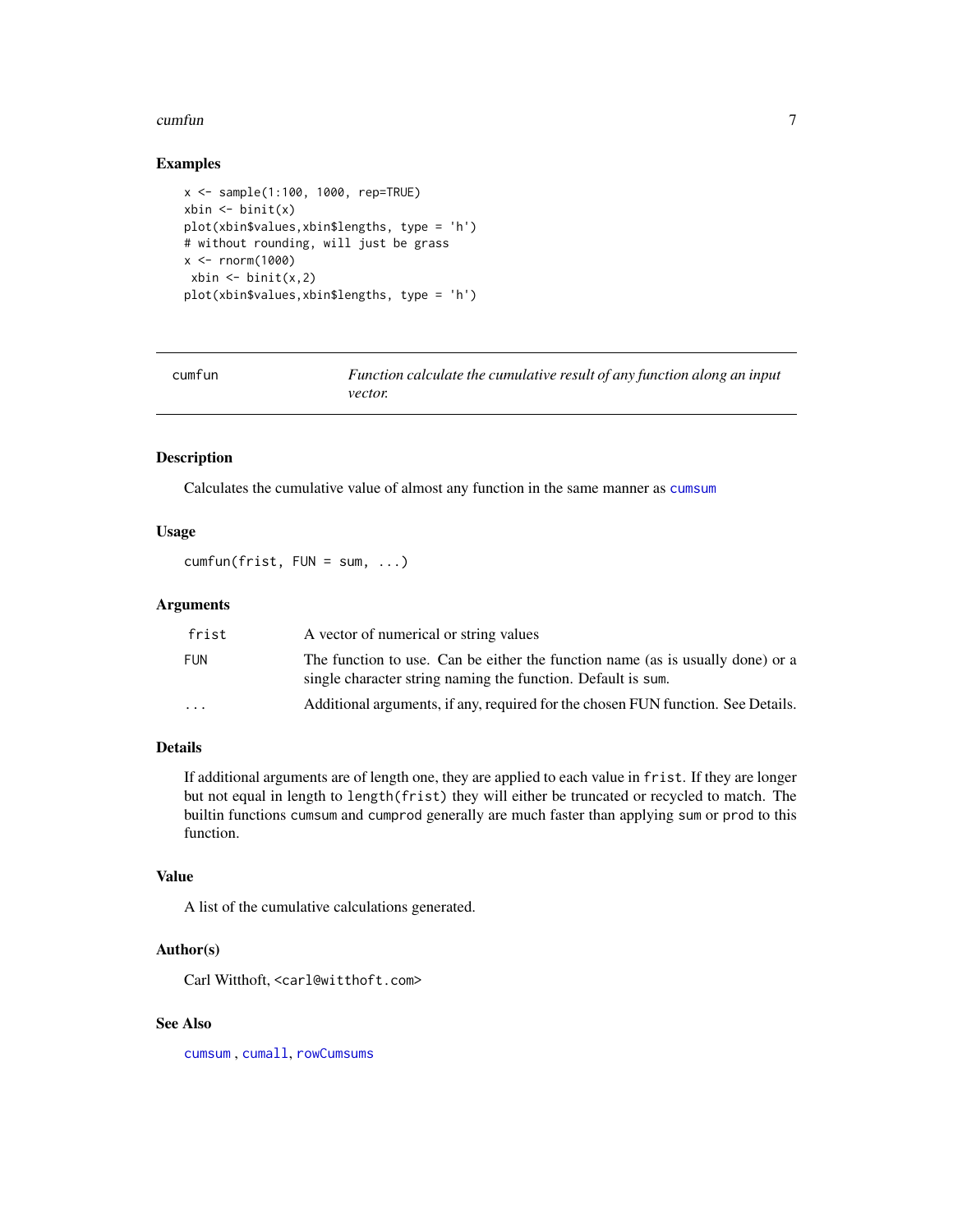```
foo <- 'abcdefcghicklmno'
grepfoo \le-function(x,y) grep(y,x)
cumfoo <- cumfun(unlist(strsplit(foo,'')), FUN=grepfoo, y = 'c')
bar <- rnorm(1000,1)
cumsd <- cumfun(bar,FUN=sd)
plot(unlist(cumsd),type='l')
# compare with input std dev
lines(c(0,1000),c(1,1),lty=2,col='red')
```
<span id="page-7-1"></span>

| dim |                  |  | Function to return dimensions of arguments, or lengths if |  |  |  |
|-----|------------------|--|-----------------------------------------------------------|--|--|--|
|     | $dim = = NULL$ . |  |                                                           |  |  |  |

Simple overload to return [dim](#page-7-1) when it's sensible and [length](#page-0-0) otherwise

#### Usage

dim(item)

# Arguments

item The object whose dimensions are to be determined

# Value

Either a single value as returned by [length](#page-0-0) or a vector of integers indicating the magnitude of each dimension as returned by [dim](#page-7-1)

# Author(s)

Carl Witthoft, <carl@witthoft.com>

# See Also

[dim](#page-7-1) , [length](#page-0-0),

# Examples

```
x1<-1:10x2<-matrix(1,3,4)
dim(x1)
dim(x2)
```
<span id="page-7-0"></span>8 dim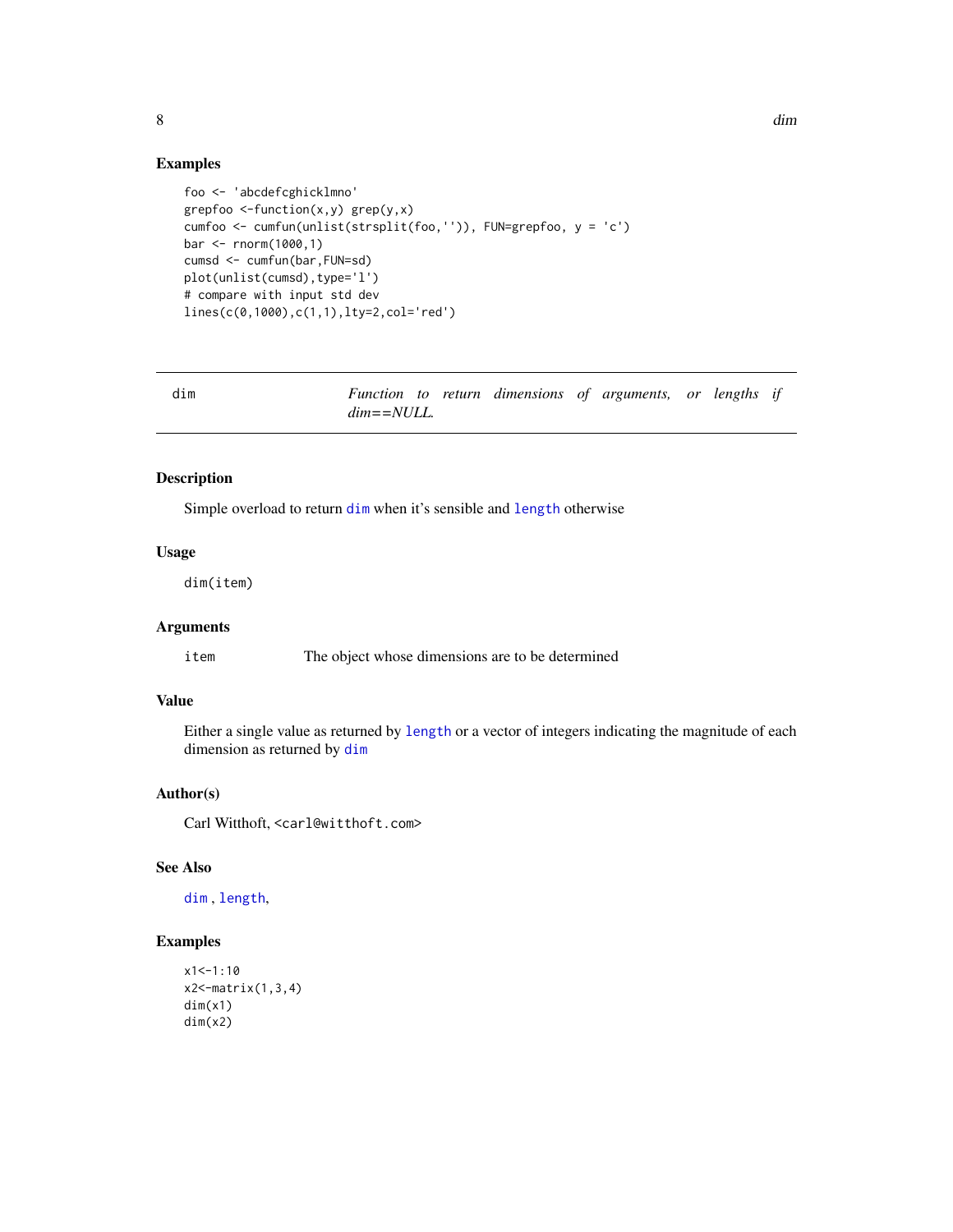<span id="page-8-0"></span>dirdir *Wrapper function around dir() which returns only directories found in the specified location(s).*

# Description

For those times when you only want to know the local directories available, use this instead of struggling through myriad arguments to [dir](#page-0-0) . All arguments are the same as for plain old "dir" and are passed to [dir](#page-0-0) .

#### Usage

```
dirdir(path = ".", pattern = NULL, all.files = FALSE, full.names = FALSE,
recursive = FALSE, ignore.case = FALSE, include.dirs = FALSE, no.. = FALSE)
```
# Arguments

| path         | a character vector of full path names; the default corresponds to the working<br>directory, getwd(). Tilde expansion (see path.expand) is performed. Missing<br>values will be ignored. Elements with a marked encoding will be converted to<br>the native encoding (and if that fails, considered non-existent). |
|--------------|-------------------------------------------------------------------------------------------------------------------------------------------------------------------------------------------------------------------------------------------------------------------------------------------------------------------|
| pattern      | an optional regular expression. Only file names which match the regular expres-<br>sion will be returned.                                                                                                                                                                                                         |
| all.files    | a logical value. If FALSE, only the names of visible files are returned (following<br>Unix-style visibility, that is files whose name does not start with a dot). If TRUE,<br>all file names will be returned.                                                                                                    |
| full.names   | a logical value. If TRUE, the directory path is prepended to the file names to give<br>a relative file path. If FALSE, the file names (rather than paths) are returned.                                                                                                                                           |
| recursive    | logical. Should the listing recurse into directories?                                                                                                                                                                                                                                                             |
| ignore.case  | logical. Should pattern-matching be case-insensitive?                                                                                                                                                                                                                                                             |
| include.dirs | logical. Should subdirectory names be included in recursive listings? (They<br>always are in non-recursive ones).                                                                                                                                                                                                 |
| no.          | logical. Should both "." and "" be excluded also from non-recursive listings?                                                                                                                                                                                                                                     |

#### Value

Note: this is directly quoted from the man page for dir. A character vector containing the names of the files in the specified directories (empty if there were no files). If a path does not exist or is not a directory or is unreadable it is skipped.

The files are sorted in alphabetical order, on the full path if full.names = TRUE.

# Author(s)

Carl Witthoft, <carl@witthoft.com>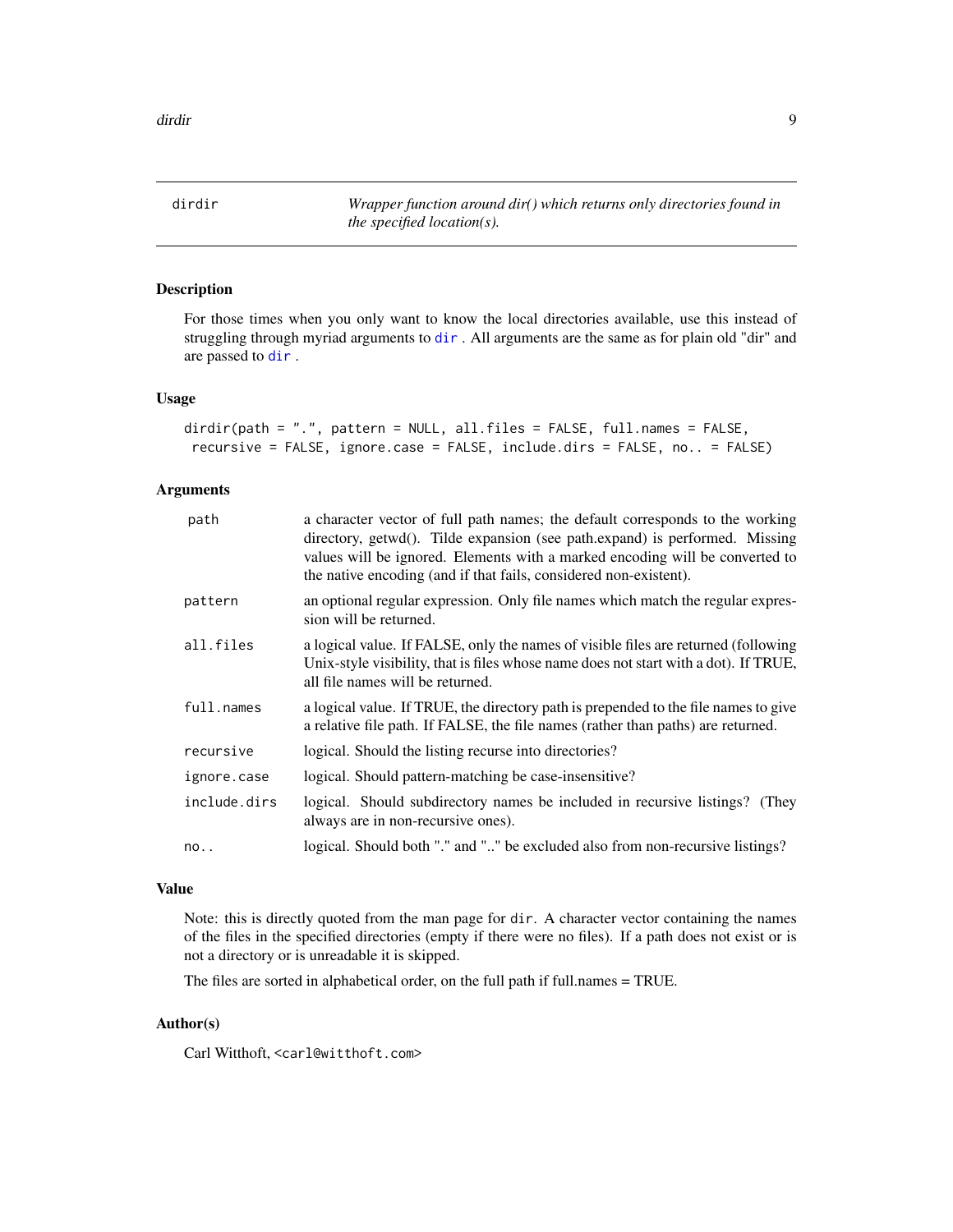# See Also

[dir](#page-0-0)

findpat *Function to locate patterns ( sequences of strings or numerical values) in data vectors.*

#### **Description**

Finds the location of a specified sequence either of numbers or strings in the source data item. If desired, for numerical data, both the source and the named pattern can be rounded to specified number of digits.

#### Usage

```
findpat(datavec, pattern, roundit = NULL)
```
# Arguments

| datavec | A vector of numerical or string values                                                  |
|---------|-----------------------------------------------------------------------------------------|
| pattern | A vector containing the sequence to search for                                          |
| roundit | If not NULL, sets the precision for rounding numbers. Ignored if datavec are<br>strings |

# Details

If datavec and pattern are of different types, R will automagically convert to a common type and then compare the values. This is a result of the coercion rules identified in the man page for [Comparison](#page-0-0), "If the two arguments are atomic vectors of different types, one is coerced to the type of the other, the (decreasing) order of precedence being character, complex, numeric, integer, logical and raw." Use of the roundit argument is recommended whenever working with doubles (floats) to avoid the well-known and often overlooked pain of binary precision errors.

#### Value

If the first element of pattern isn't found, a message is posted and an empty integer vector is returned. Otherwise, a vector of the indices of datavec where the desired pattern is located is returned. These are the indices of the start of the pattern.

# Author(s)

Carl Witthoft, <carl@witthoft.com>

# See Also

[which](#page-0-0) , [nth\\_number\\_after\\_mth](#page-0-0), [strfind](#page-0-0)

<span id="page-9-0"></span>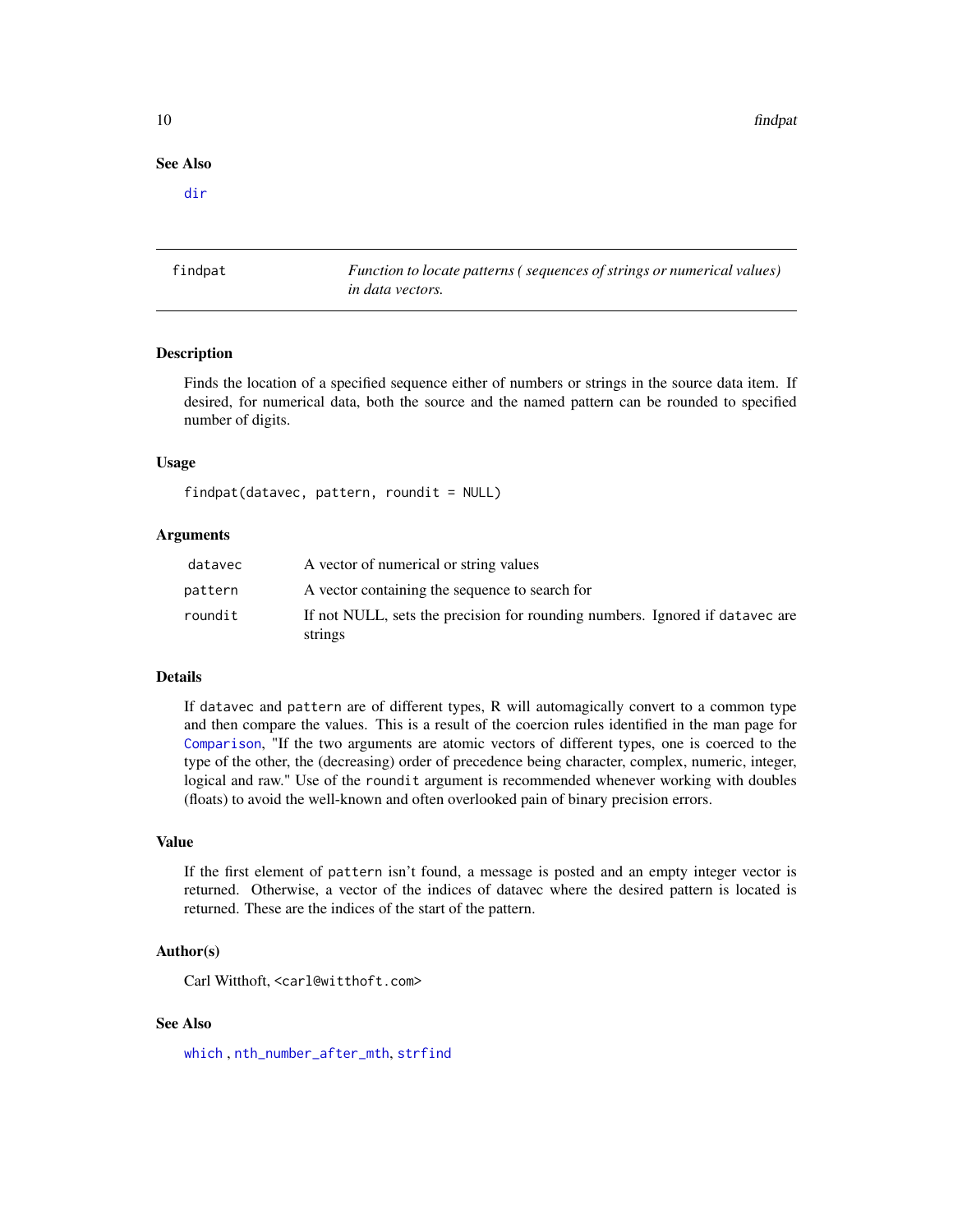#### <span id="page-10-0"></span>getstack the contract of the contract of the contract of the contract of the contract of the contract of the contract of the contract of the contract of the contract of the contract of the contract of the contract of the c

#### Examples

```
fooc <- letters[c(1:15,4:9,12:26)]
findpat(fooc,c('d','e','f'))
# 4 16
fooi <- c(1:50,5:9,60:80)
findpat(fooi,6:8)
# 6 52
findpat(fooi,c('6','7','8'))
# also 6 52
```
getstack *Returns the current directory stack that pushd and popd manipulate*

# Description

getstack goes into the separate environment where pushd and popd operate and returns the current stack of directories.

#### Usage

getstack()

#### Arguments

none

# Details

Allowing a function to modify an object in the GlobalEnvironment is frowned upon by CRAN (and most programmers), so to maintain a directory stack a separate environment is established by pushd. Since this environment is not visible at the console level, getstack allows the user to check on the current status of the stack.

# Value

The current directory stack is returned as a vector of strings.

#### Author(s)

Carl Witthoft <carl@witthoft.com>

# See Also

[popd](#page-20-1) , [pushd](#page-21-1), [setwd](#page-0-0)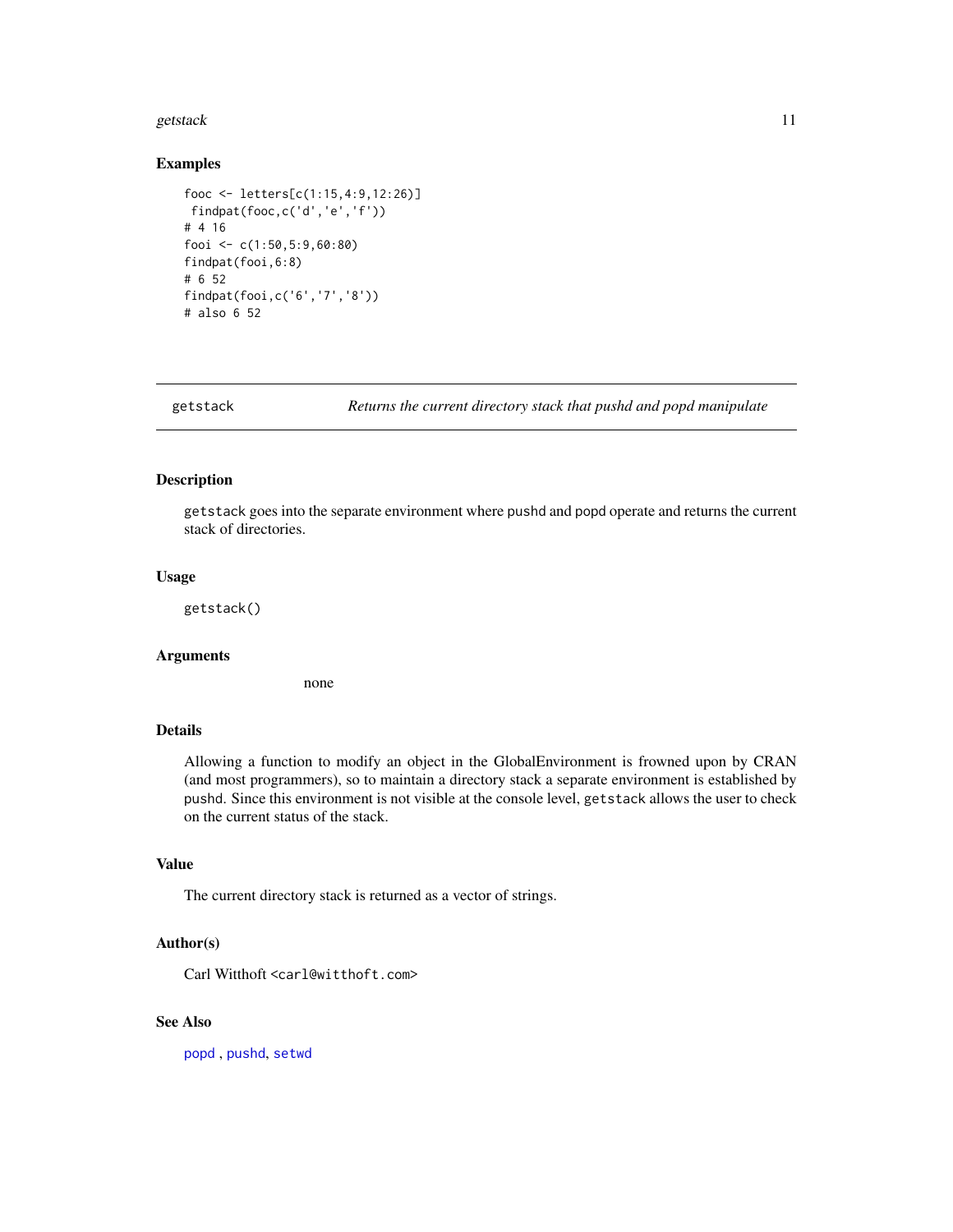# <span id="page-11-0"></span>Examples

```
## depends on your local directory structure and permissions
getwd()
getstack() #empty, probably
pushd('..')
getstack()
pushd('.')
getstack()
popd()
getstack()
popd()
getstack()
getwd() #back where we started
```
<span id="page-11-1"></span>

|--|

# Description

As with inverse. rle, this function reverses the compression performed with seqle so long as you know the incr value used to generate the compressed data.

#### Usage

inverse.seqle(x, incr = 1L)

#### Arguments

| x.   | An object of class r1e                                                                                                                                          |
|------|-----------------------------------------------------------------------------------------------------------------------------------------------------------------|
| incr | The increment between elements used to generate the compressed data object.<br>Note that this can be either integer or float. For floating-point sequences, the |
|      | reconstruction of the original series may differ at the level of floating-point pre-                                                                            |
|      | cision used to generate the input object.                                                                                                                       |

# Value

a vector of values identical (or nearly so, for floats) to the original sequence.

# Note

The bulk of the code is taken directly from base::inverse.rle. Thanks to "flodel" on StackOverflow for suggesting code to handle floating-point increments.

# Author(s)

Carl Witthoft, <carl@witthoft.com>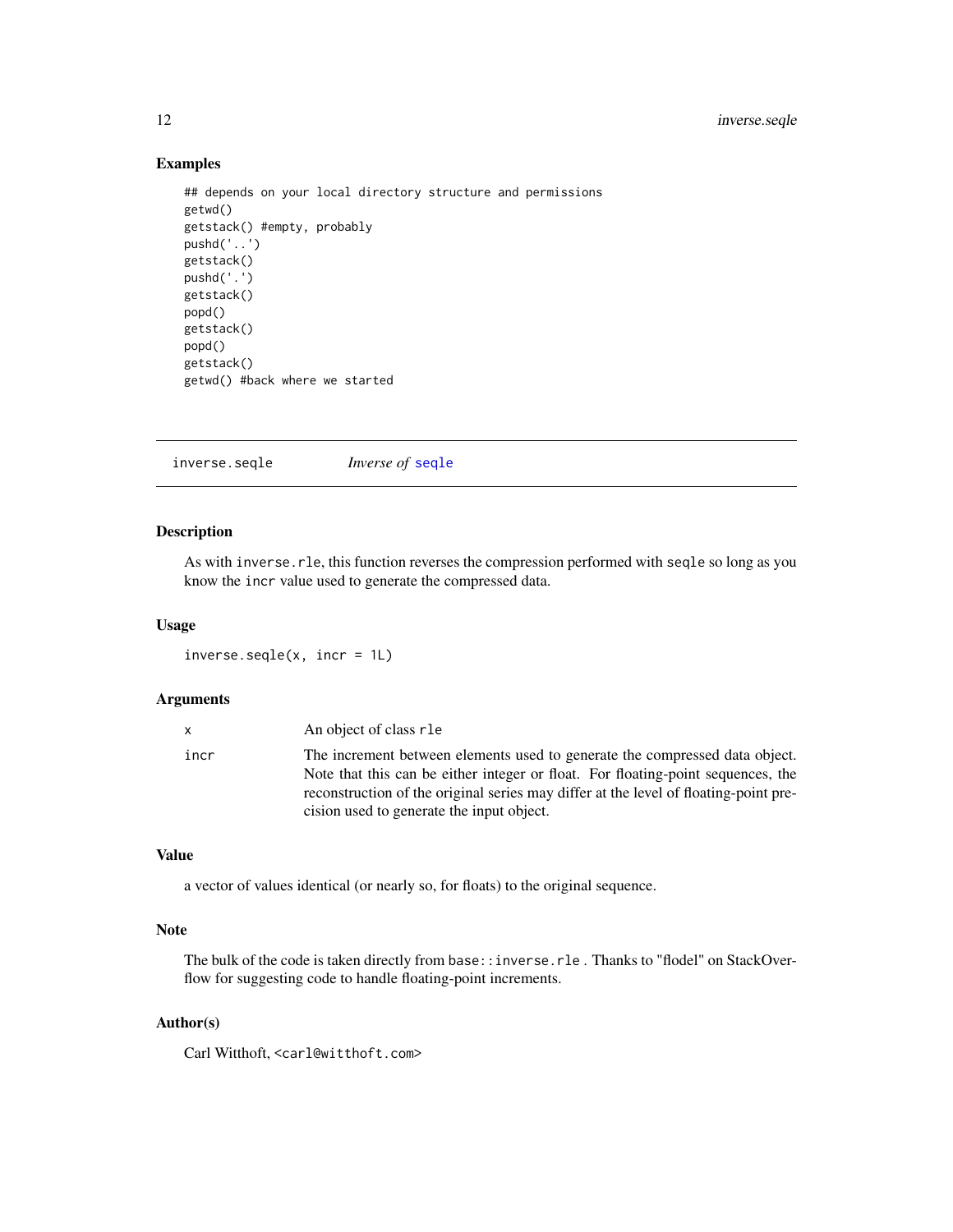#### <span id="page-12-0"></span>lsclass and the set of the set of the set of the set of the set of the set of the set of the set of the set of the set of the set of the set of the set of the set of the set of the set of the set of the set of the set of t

# See Also

[seqle](#page-24-1) , [inverse.rle](#page-0-0)

#### Examples

```
x<- c(2,2,2,3:8,8,8,4,4,4,5,5.5,6)
y<-seqle(x,incr=0)
inverse.seqle(y,0)
y <- seqle(x,incr=1)
inverse.seqle(y)
inverse.sleep(y,2) # not what you wanted
```
<span id="page-12-1"></span>

lsclass *Q&D function to list all objects with the specified* class attribute *.*

# Description

This is one of the author's collection of  $1s*$  Q&D functions. Since anyone can define a new class at any time, there is no predefined set of legal or illegal class names. Remember that an object can have multiple classes. This function only allows searching for a single class name in a given call.

# Usage

lsclass(type = "numeric")

# Arguments

type The name of the class you're looking for.

### Value

A vector of character strings containing the names of matching objects (as would be returned by the base function ls ) .

#### Author(s)

Carl Witthoft carl@witthoft.com

#### See Also

[typeof](#page-0-0), [class](#page-0-0) , [lstype](#page-15-1)

```
xyzzy<-structure(vector(),class='grue')
lsclass('integer')
lsclass('grue')
```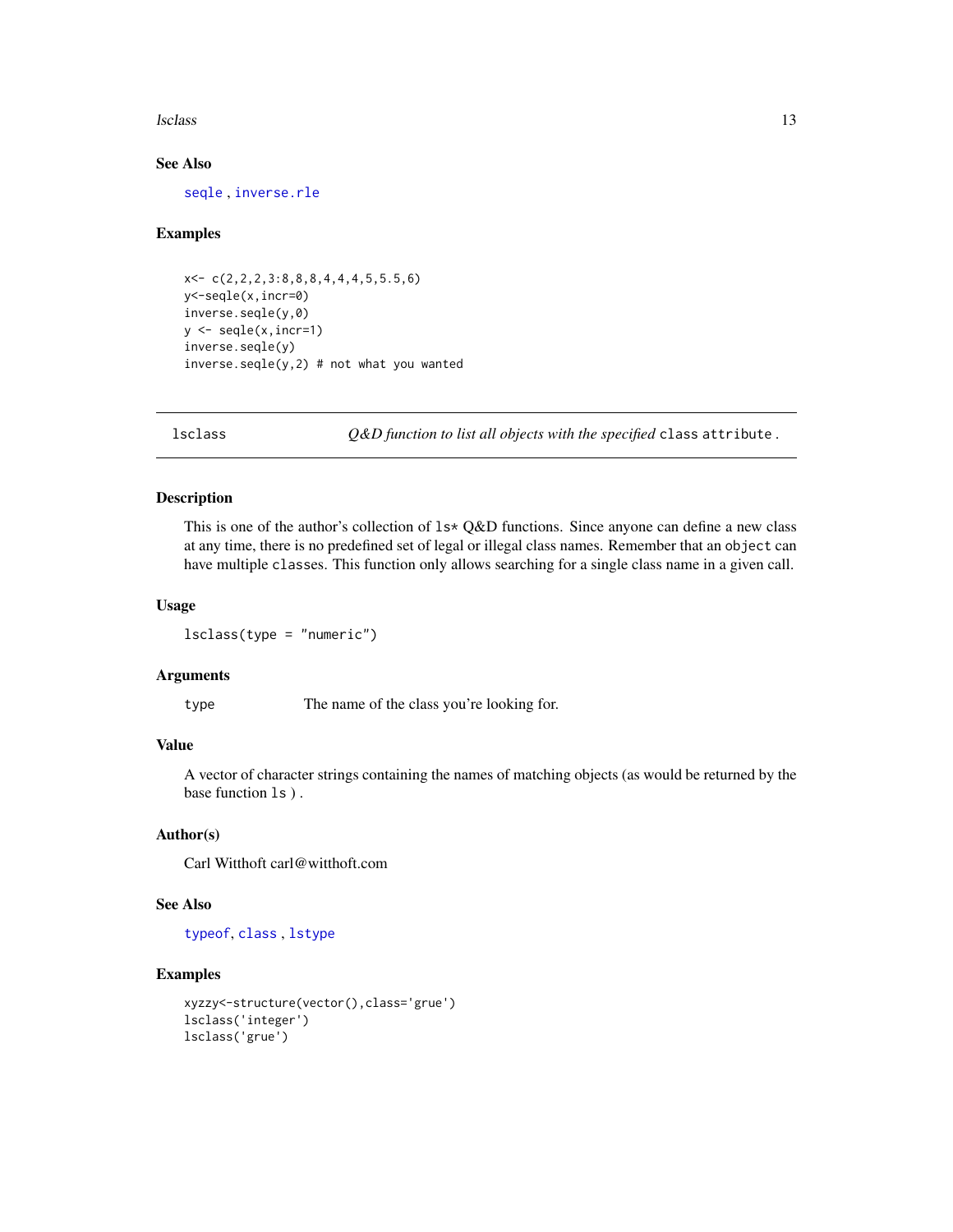<span id="page-13-1"></span><span id="page-13-0"></span>

This function opens an .Rdata file, lists the contents, and cleans up after itself.

# Usage

lsdata(fnam = ".Rdata")

# Arguments

fnam the name of the datafile to be examined.

# Value

The output of ls applied to the objects loaded from the specified data file.

#### Author(s)

Carl Witthoft carl@witthoft.com

# References

Various people have published similar code on Stack Overflow.

# See Also

[load](#page-0-0), [resave](#page-22-1)

```
##not run because of complaints about detritus
# xblue<-1
# yblue<-2
# save(xblue,yblue,file='blue.Rdata')
# lsdata('blue.Rdata')
```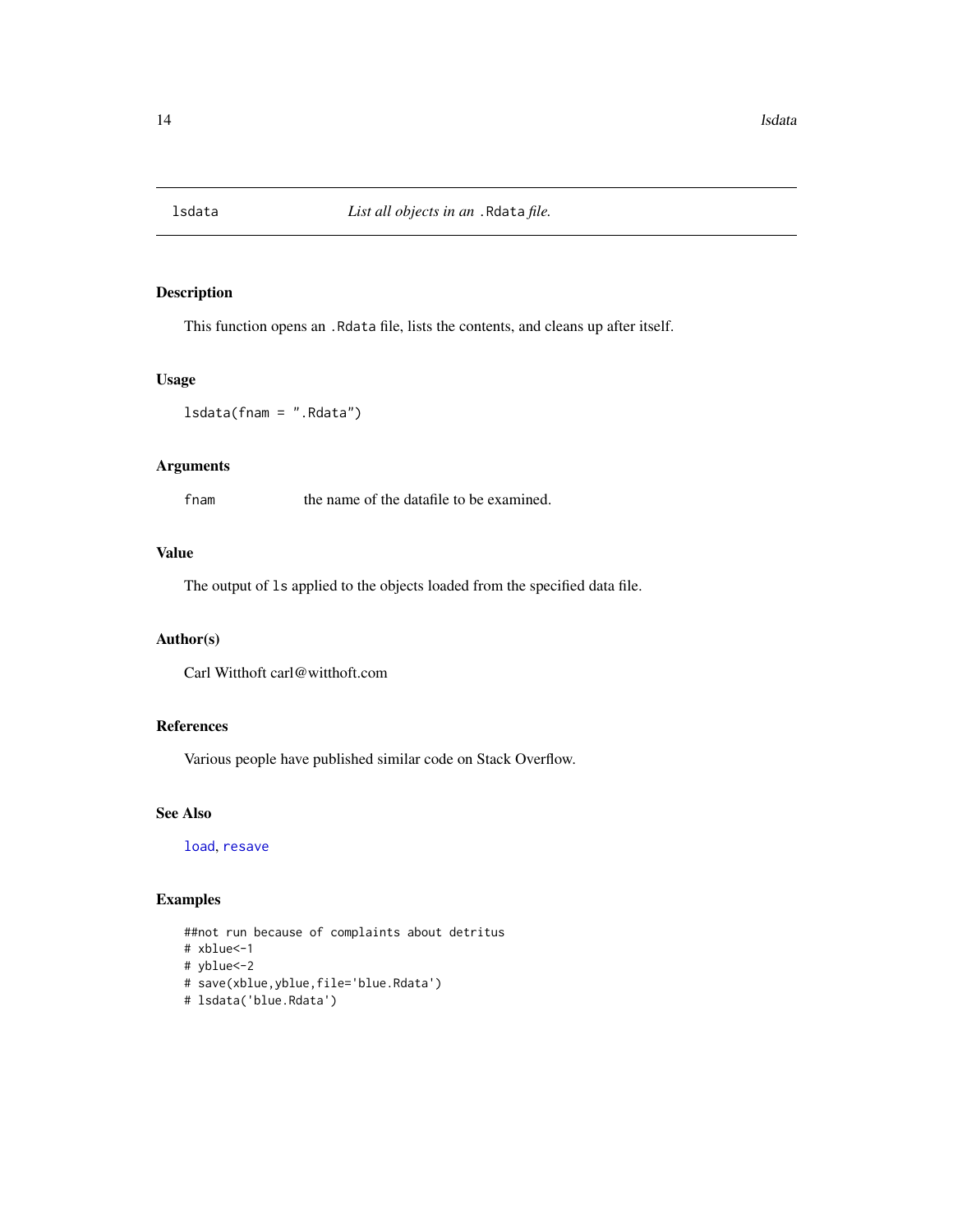<span id="page-14-1"></span><span id="page-14-0"></span>

Just a toy to list the number of elements or optionally the bytesize as produced with object. size of a specified selection of objects. I find it handy when I want to rid an environment of large (or empty) objects. In the default case, byte=FALSE , lists and S4 objects are "taken apart" down to the lowest level so all individual elements are counted.

#### Usage

lssize(items, byte = FALSE)

#### Arguments

| items | A vector of character strings identifying the objects of interest as would be re-<br>turned by, e.g. 1s (pattern="foo") or 1stype ("double"). |
|-------|-----------------------------------------------------------------------------------------------------------------------------------------------|
| byte  | If TRUE, calculate the number of bytes taken up by an object. If FALSE, calcu-<br>late the total number of elements of an object.             |

# Value

A vector of the object sizes, with the object names as names for the elements

#### Author(s)

Carl Witthoft, <carl@witthoft.com>

#### References

Many thanks to Martin Morgan of bioconductor.org who provided the recursive function for deconstructing an S4 Object. See <http://stackoverflow.com/questions/14803237/> for the original question and answer.

# See Also

[lstype](#page-15-1) , [object.size](#page-0-0), [length](#page-0-0)

```
x1<-runif(100)
x2<-runif(1000)
x3<-runif(2000)
lssize(ls(pattern='x[1-3]'))
lssize(ls(pattern='x[1-3]'),byte=TRUE)
#depending on what you have in your environment:
lssize(lstype('integer'))
```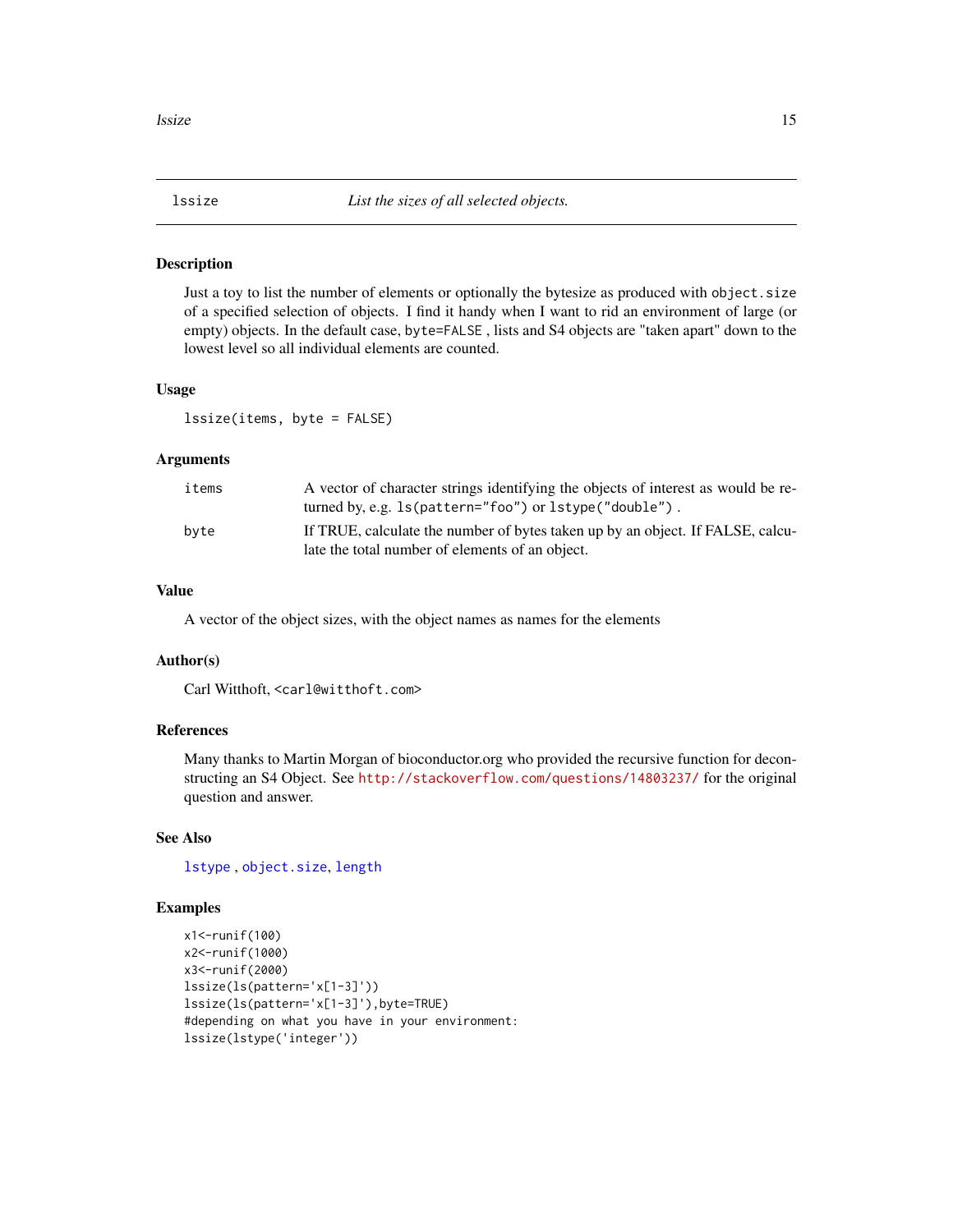<span id="page-15-1"></span><span id="page-15-0"></span>This is a Q&D tool to list all objects in the current environment of a specified type. As discussed in the base R documentation, these types are the vector types "logical", "integer", "double", "complex", "character", "raw" and "list", "NULL", "closure" (function), "special" and "builtin" (basic functions and operators), "environment", "S4" (some S4 objects).

#### Usage

lstype(type = "closure")

# Arguments

type Any valid variable type, or "function," which is redirected to "closure."

# Value

A vector of character strings as is returned by the base function ls .

#### Author(s)

Carl Witthoft carl@witthoft.com

#### See Also

[ls](#page-0-0) , [lssize](#page-14-1), [lsclass](#page-12-1)

#### Examples

lstype('integer') #if you have any such in your environment.

maxn *Functions to find the n-th maximum or minimum of a vector or array.* 

### Description

These functions behave similarly to min, max and which( $x = max/min(x)$  to find the n-th greatest max or min of a dataset.

#### Usage

```
maxn(x,nth=1)
minn(x,nth=1)
which.maxn(x, nth = 1, arr.ind = FALSE, useNames = TRUE)
which.minn(x, nth = 1, arr.ind = FALSE, useNames = TRUE)
```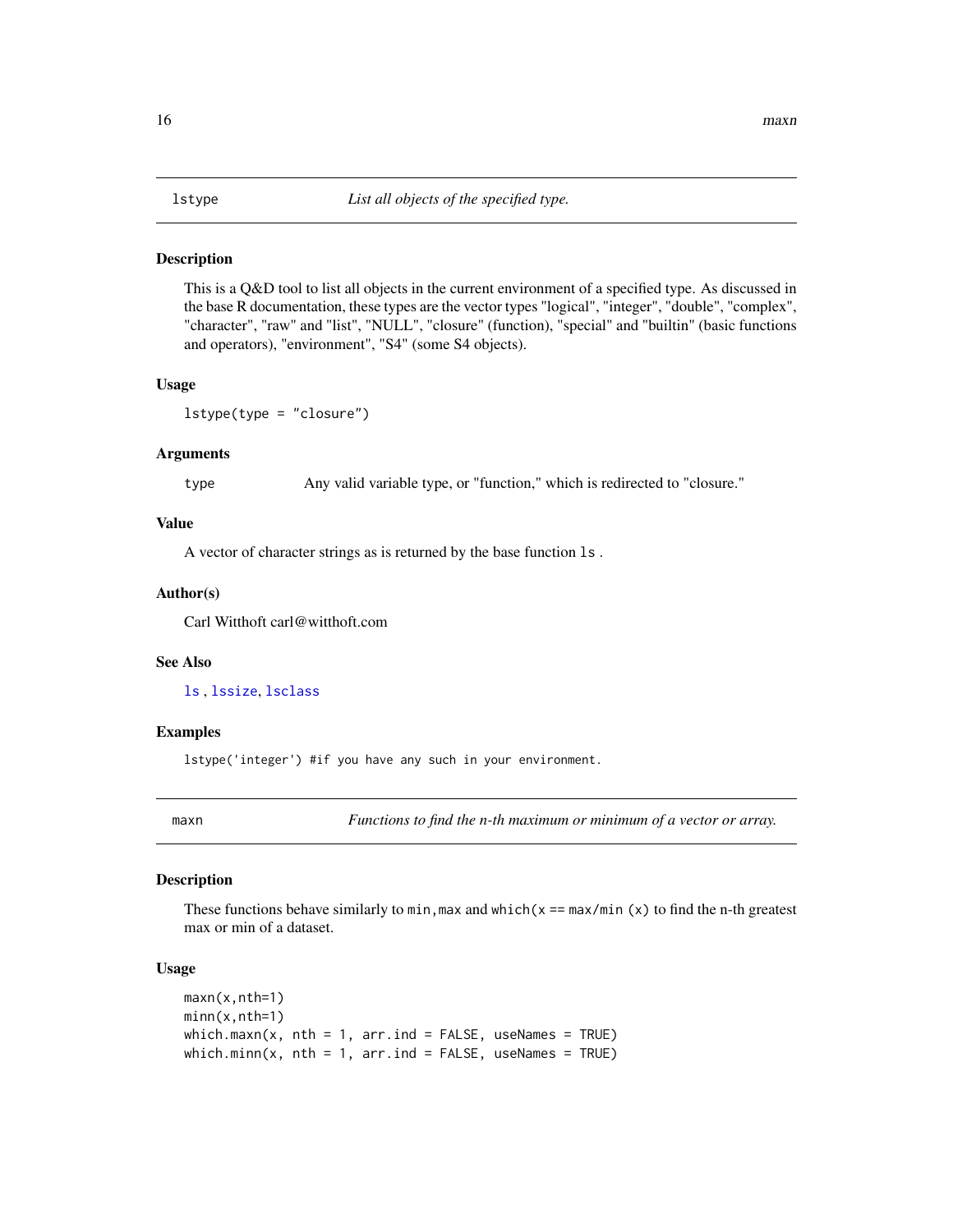#### <span id="page-16-0"></span> $maxn$  and the set of the set of the set of the set of the set of the set of the set of the set of the set of the set of the set of the set of the set of the set of the set of the set of the set of the set of the set of the

#### Arguments

| $\times$ | A vector or array of numerical or string values. Note: ordering of string values<br>may not be what is expected. See Details. |
|----------|-------------------------------------------------------------------------------------------------------------------------------|
| nth      | Which lesser (greater, for min functions) to find, with default $nth == 1$ being iden-<br>tical to max, min.                  |
| arr.ind  | Same meaning as for which, a logical value indicating whether to return the<br>array indices if x is an array.                |
| useNames | Same meaning as for which, a logical value indicating if the value of arrayInd()<br>should have (non-null) dimnames at all    |

# Details

Quoting the help page for max : Character versions are sorted lexicographically, and this depends on the collating sequence of the locale in use: the help for Comparison gives details. The max/min of an empty character vector is defined to be character NA. (One could argue that as "" is the smallest character element, the maximum should be "", but there is no obvious candidate for the minimum.)

#### Value

For maxn, minn, a single value which is the nth- max or min.

For the which.min,max functions, quoting from which: If arr.ind  $==$  FALSE (the default), an integer vector, or a double vector if x is a long vector, with length equal to sum $(x)$ , i.e., to the number of TRUEs in x. If arrived  $r = \text{TRUE}$  and x is an array (has a dim attribute), the result is  $arrayInd(which(x), dim(x), dimnames(x)),$  namely a matrix whose rows each are the indices of one element of x

# Author(s)

Carl Witthoft, <carl@witthoft.com>

# See Also

[which](#page-0-0) , [max](#page-0-0)

```
set.seed(17) # for repeatability
foo <- matrix(sample(1:10,20,replace=TRUE),5,4)
maxn(foo,3)
which.minn(foo,4)
```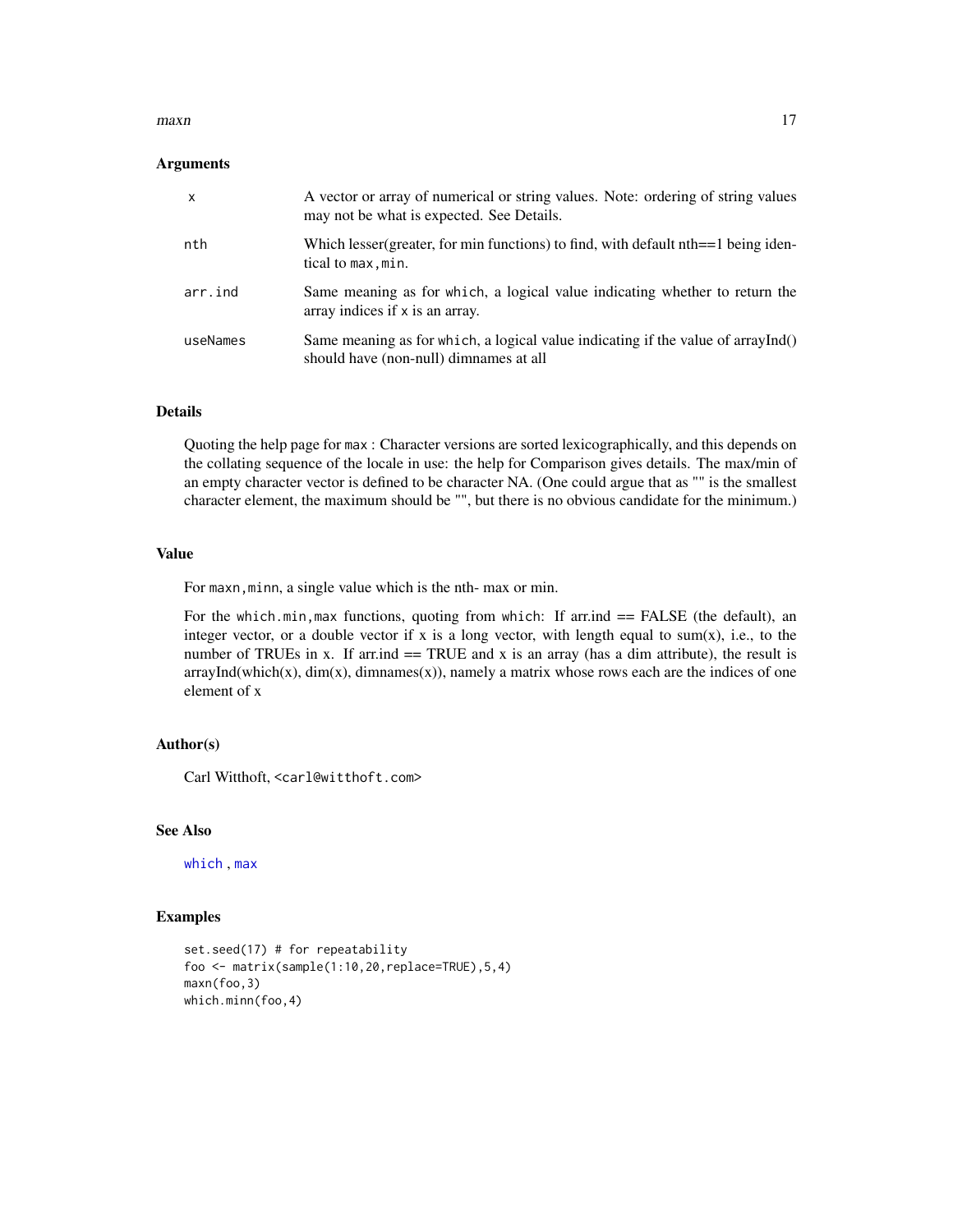<span id="page-17-0"></span>18 mystatus and the method of the method of the method of the method of the method of the method of the method of the method of the method of the method of the method of the method of the method of the method of the method

minRow *Functions which mimic* [max.col](#page-0-0) *to find for minimum or maximum of rows or columns.*

# Description

These are Q&D wrappers around max.col to make it easy to get the positions of max or the min of either rows or columns of an array. The description of the base function is, for comparison, "Find the maximum position for each row of a matrix".

#### Usage

```
maxRow(mat,ties.method = c("random", "first", "last") )
minRow(mat,ties.method = c("random", "first", "last") )
minCol(mat,ties.method = c("random", "first", "last") )
maxCol(mat,ties.method = c("random", "first", "last") )
```
# Arguments

| mat         | A 2-D matrix, same rules as for max.col                             |
|-------------|---------------------------------------------------------------------|
| ties.method | Specify how to deal with ties, using same internal rules as max.col |

# Value

For each of these functions, same as for  $max.col$ : index of a maximal, minimal value for each row, column, an integer vector of length nrow(mat), ncol(mat)

# Author(s)

Carl Witthoft, <carl@witthoft.com>

#### See Also

[max.col](#page-0-0)

mystat *Calculate and display basic statistics for an object.*

#### Description

This function calculates the min,max,median,mean,standard deviation,skew and kurtosis for the specified object and displays the results in a semi-tabular form. An option is provided to set the number of digits displayed for the returned values. Note: see the help pages in this package for theskew and thekurt for information on those implementations.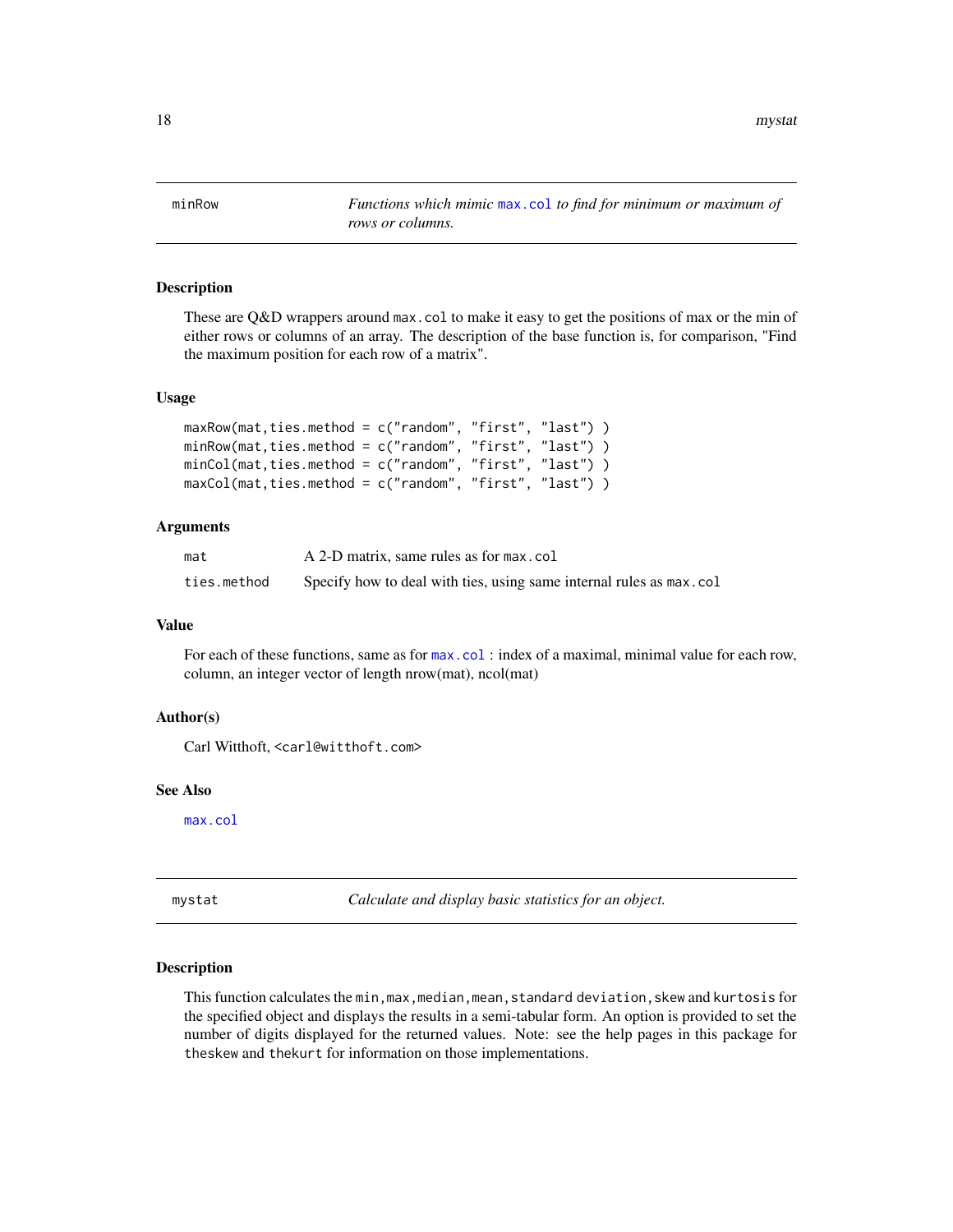#### <span id="page-18-0"></span>mystat the contract of the contract of the contract of the contract of the contract of the contract of the contract of the contract of the contract of the contract of the contract of the contract of the contract of the con

# Usage

mystat(x, numdig =  $3$ , na.rm = TRUE, printit = TRUE)

# Arguments

| X       | A vector or vectorizable object.                                                        |
|---------|-----------------------------------------------------------------------------------------|
| numdig  | How many digits to the right of the decimal point to display (when print it is<br>TRUE. |
| na.rm   | Does the user desire NA values to be removed. Rare is the need to set this to<br>FALSE. |
| printit | Set to TRUE to see the results, nicely formatted, in the console.                       |

# Value

A data frame with scalar elements matching their names:

| min      | minimum            |
|----------|--------------------|
| max      | maximum            |
| mean     | mean value         |
| median   | median             |
| sdev     | standard deviation |
| skew     | skew               |
| kurtosis | kurtosis           |

# Author(s)

Carl Witthoft, <carl@witthoft.com>

# See Also

[theskew](#page-28-1) , [thekurt](#page-27-1)

```
x \leftarrow runif(100)mystat(x)
mystat(x,numdig=6)
```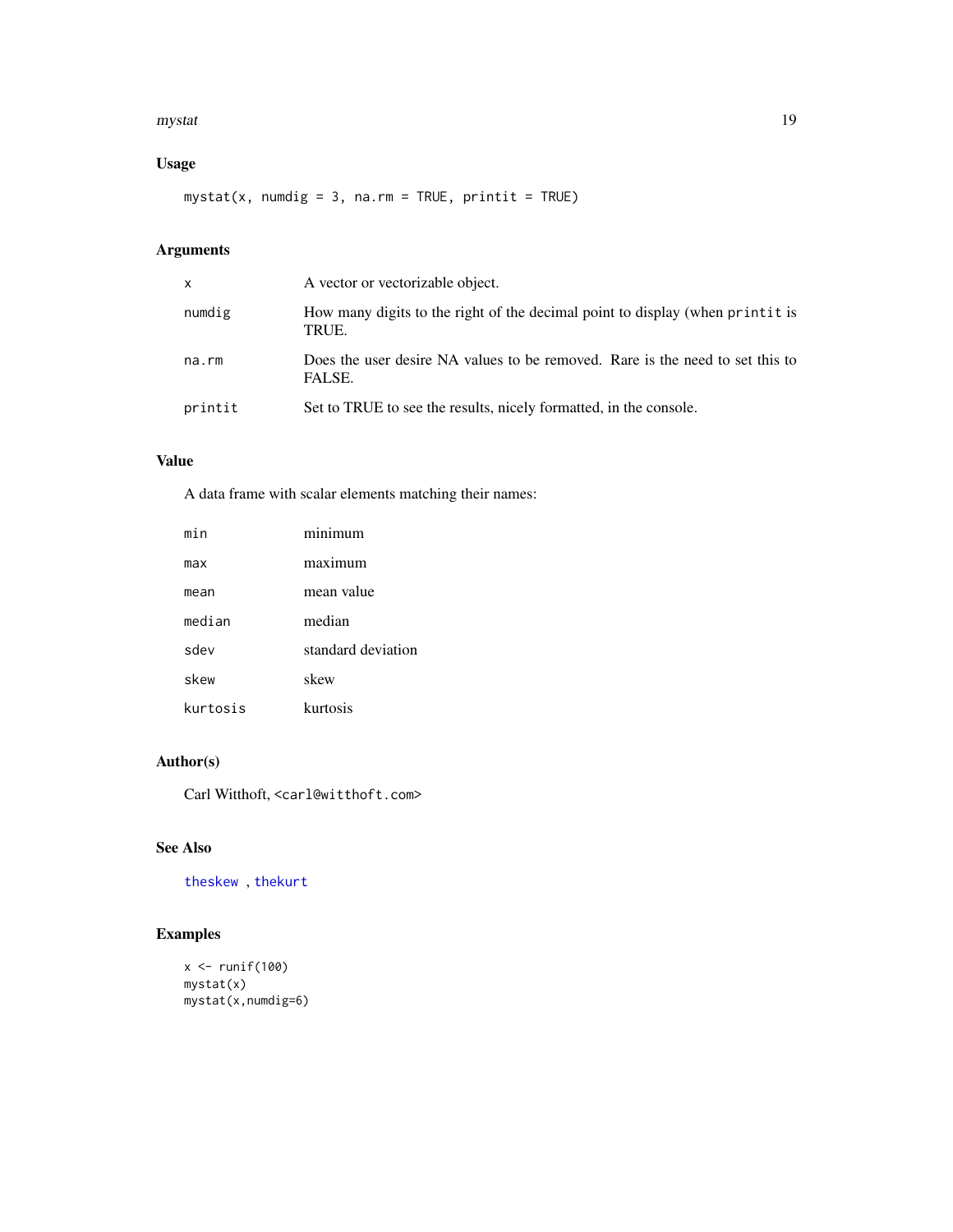<span id="page-19-1"></span><span id="page-19-0"></span>

This is a Q&D tool to find the locations where two polygons, in a plane only (not 3D space), intersect.

#### Usage

```
polyInt(poly1,poly2, stopAtFirst = FALSE, plotit = FALSE, roundPrecision = 10, ...)
```
#### Arguments

| poly1       | An Nx2 or 2xN matrix with X-values in the first row/column and Y-values in<br>the second.                                                                                                               |
|-------------|---------------------------------------------------------------------------------------------------------------------------------------------------------------------------------------------------------|
| poly2       | An Nx2 or 2xN matrix with X-values in the first row/column and Y-values in<br>the second.                                                                                                               |
| stopAtFirst | Boolean: if TRUE, then just return the first intersection point found. Useful<br>time-saver when the user only needs to know if the polygons intersect.                                                 |
| plotit      | Boolean: if TRUE, (and stopAtFirst is FALSE), the two polygons are plotted<br>and the intersection points marked on the graph.                                                                          |
|             | roundPrecision Number of digits that data should be rounded to. This is necessary to avoid the<br>usual floating-point precision problems when checking for possible duplicated<br>intersection points. |
| $\ddots$    | Arguments to be passed along to the internal line call when plotit is TRUE.                                                                                                                             |

#### Details

The function loops over all pairs of segments (one from poly1 and one from poly2), calling [segSegInt](#page-23-1) to see if they intersect. After all pair-combinations are tested, the collected intersection points, if any, are reduced to the unique collection. This avoids repetition when an intersection point is a vertex of one (or both) of the polygons. It is not necessary to "close" the supplied set of vertices, i.e. repeat the initial vertex at the end of the array as is needed to generate a complete line-plot of a polygon. The function will add that repeated vertex if it's not present in the input polygon(s).

Note: The supporting function [segSegInt](#page-23-1) returns NA when two segments are parallel. However, when two polygons in fact have an overlapping (and thus parallel) couple of edges, the adjoining edges of one or both polygons will not be parallel to these parallel edges and will intersect one or both, so the vertex which lies on the other polygon's edge will be reported.

#### Value

A matrix of the x and y coordinates of all intersection points, or, if stopAtFirst is TRUE, the first intersection point found. If no intersections exist, NULL is returned.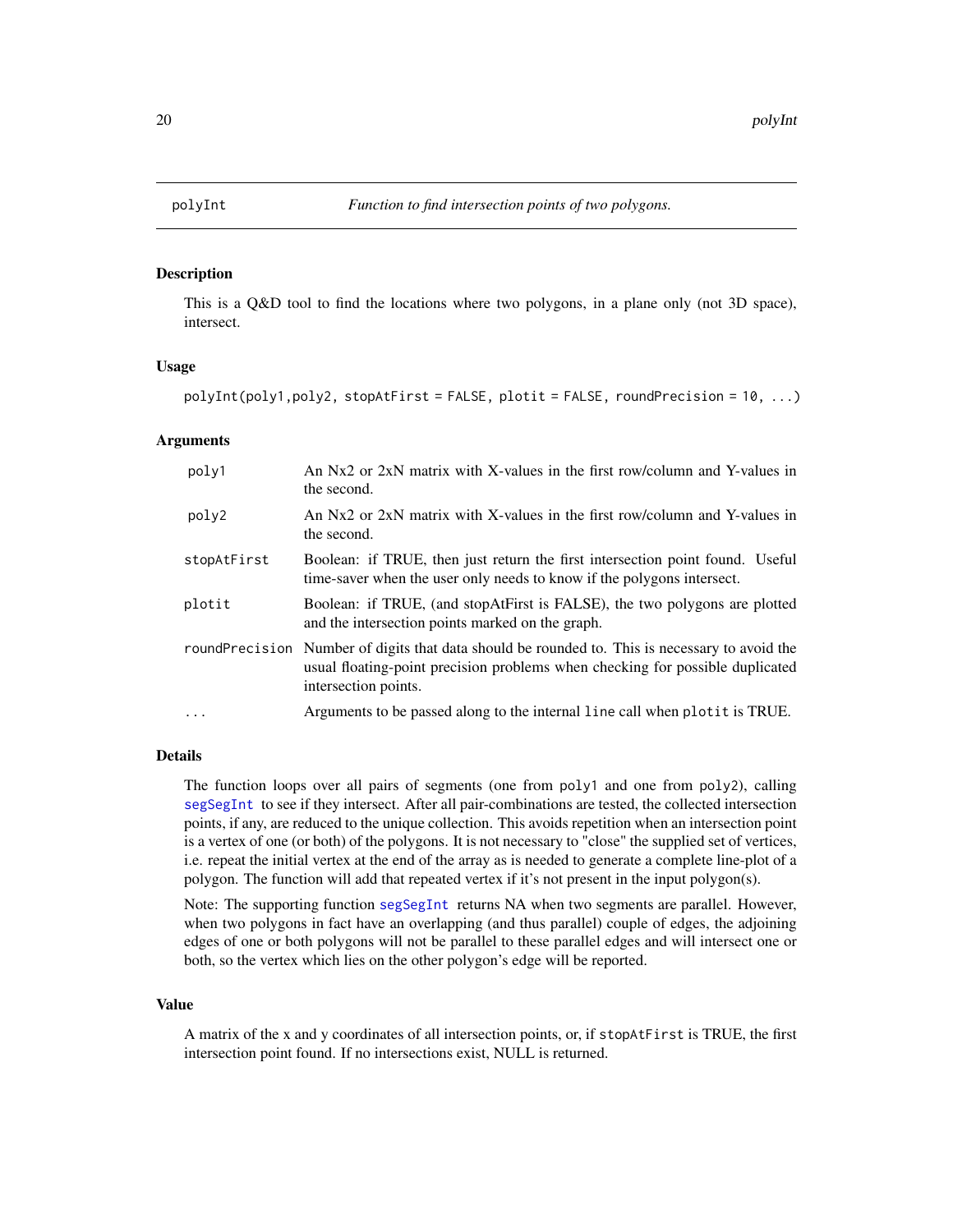#### <span id="page-20-0"></span>popd 21 and 22 and 22 and 22 and 22 and 23 and 23 and 23 and 23 and 23 and 23 and 23 and 23 and 24 and 25 and 26 and 26 and 26 and 26 and 27 and 27 and 27 and 27 and 27 and 27 and 27 and 27 and 27 and 27 and 27 and 27 and

# Author(s)

Carl Witthoft, <carl@witthoft.com>

# See Also

There are many tools which are far faster and more flexible. I wrote this one because it uses only base functions and doesn't require converting polygon vertices into a special class variable. Here are three common packages. [intersect](#page-0-0) , [st\\_intersection](#page-0-0), [gIntersection](#page-0-0)

# Examples

```
sqone <- cbind(c(0,1,1,0),c(0,0,1,1))
sqtwo <- sqone + 0.5
foo <- polyInt(sqone, sqtwo, plotit = TRUE)
```
<span id="page-20-1"></span>popd *Performs equivalent of* bash *command with same name*

#### Description

popd is based on the cygwin bash manpages' description of these commands.

#### Usage

popd(dn=FALSE, pull=0)

#### Arguments

| dn   | Determines whether a stack "pop" is to be performed. This is the equivalent                                                                                                                                                                             |
|------|---------------------------------------------------------------------------------------------------------------------------------------------------------------------------------------------------------------------------------------------------------|
|      | of the first argument in bash: popd. If dn is FALSE and pull is zero, then set                                                                                                                                                                          |
|      | the new directory to the value at the top of the stack. If dn is TRUE then do not                                                                                                                                                                       |
|      | change directory, and look to pull for modifying the stack. See details for why<br>the conditions are set this way.                                                                                                                                     |
| pull | Equivalent of the latter n arguments in bash. Removes the stack entry corre-<br>sponding to the pull's value; can be positive or negative. Note that there may<br>be some inconsistency in how this is handled in different implementations of<br>bash. |

# Details

Recommend reading man bash for full details of the operations. This implementation will not change the working directory if dn is TRUE The directory history is stored in a file in the function's environment (not console environment).dirhist, typically first created with [pushd](#page-21-1).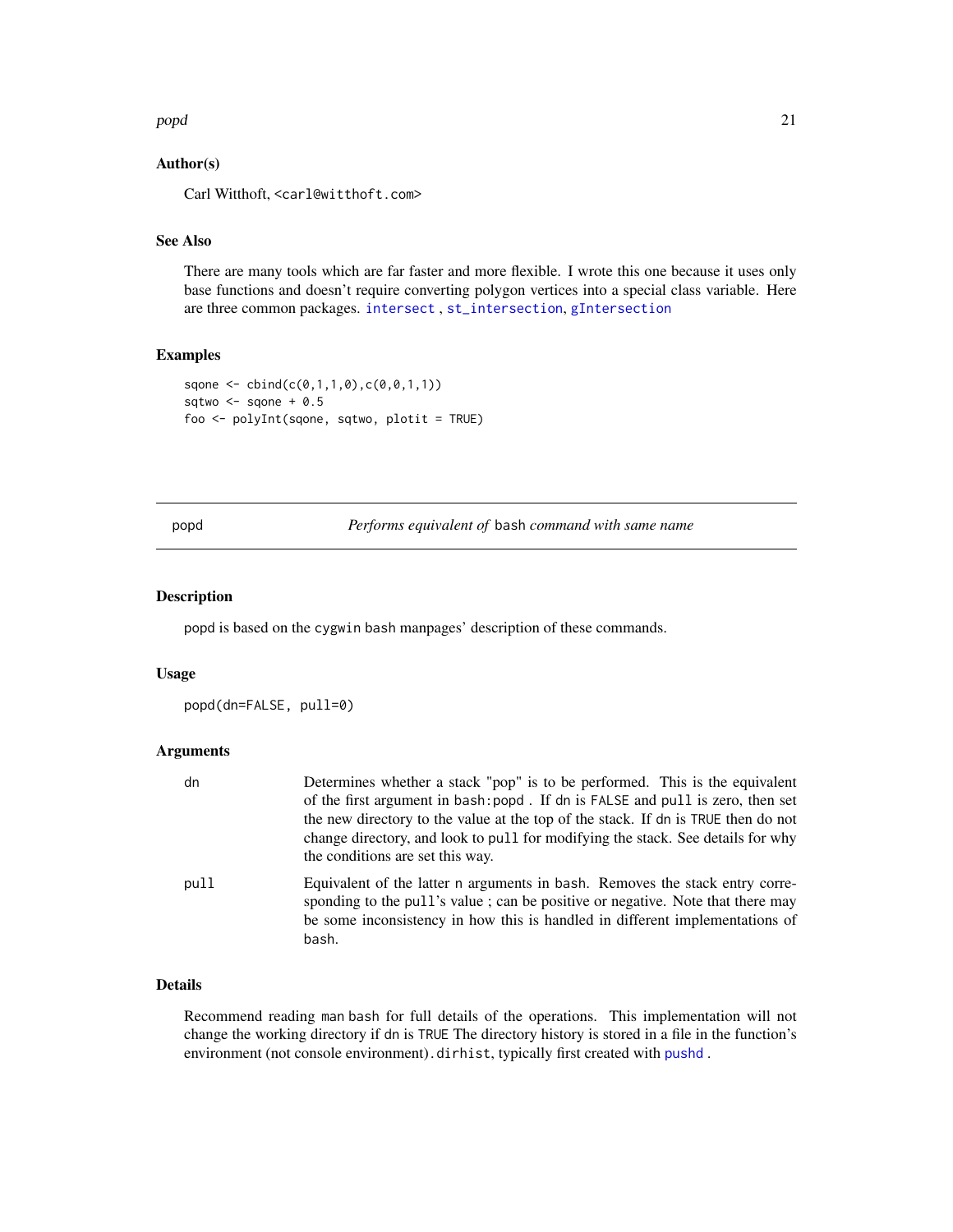# <span id="page-21-0"></span>Value

A status value: 0 for success or 1 if there is no stack file (.dirhist). Future upgrades may include other codes for other failure mechanisms, but for now error messages will have to suffice.

# Author(s)

Carl Witthoft <carl@witthoft.com>

# See Also

[pushd](#page-21-1) , [setwd](#page-0-0)

#### Examples

```
## depends on your local directory structure and permissions
getwd()
pushd("~/..")
getwd()
popd()
getwd()
```
<span id="page-21-1"></span>pushd *Performs equivalent of* bash *command with same name*

#### Description

pushd is based on the cygwin bash manpages' description of these commands.

# Usage

```
pushd(path, dn=FALSE,rot=0)
```
# Arguments

| path | The directory to move into.                                                                                                                                                                                                     |
|------|---------------------------------------------------------------------------------------------------------------------------------------------------------------------------------------------------------------------------------|
| dn   | Equivalent of the dir argument in bash. When TRUE, adds the current direc-<br>tory to the stack.                                                                                                                                |
| rot  | Equivalent of the n argument in bash. Rotates the existing stack by the value of<br>rot; can be positive or negative. Note that there may be some inconsistency in<br>how this is handled in different implementations of bash. |

# Details

Recommend reading man bash for full details of the operations. This implementation should do nothing more than change the working directory (and store directory history in a file in the function's environment (not console environment) .dirhist ).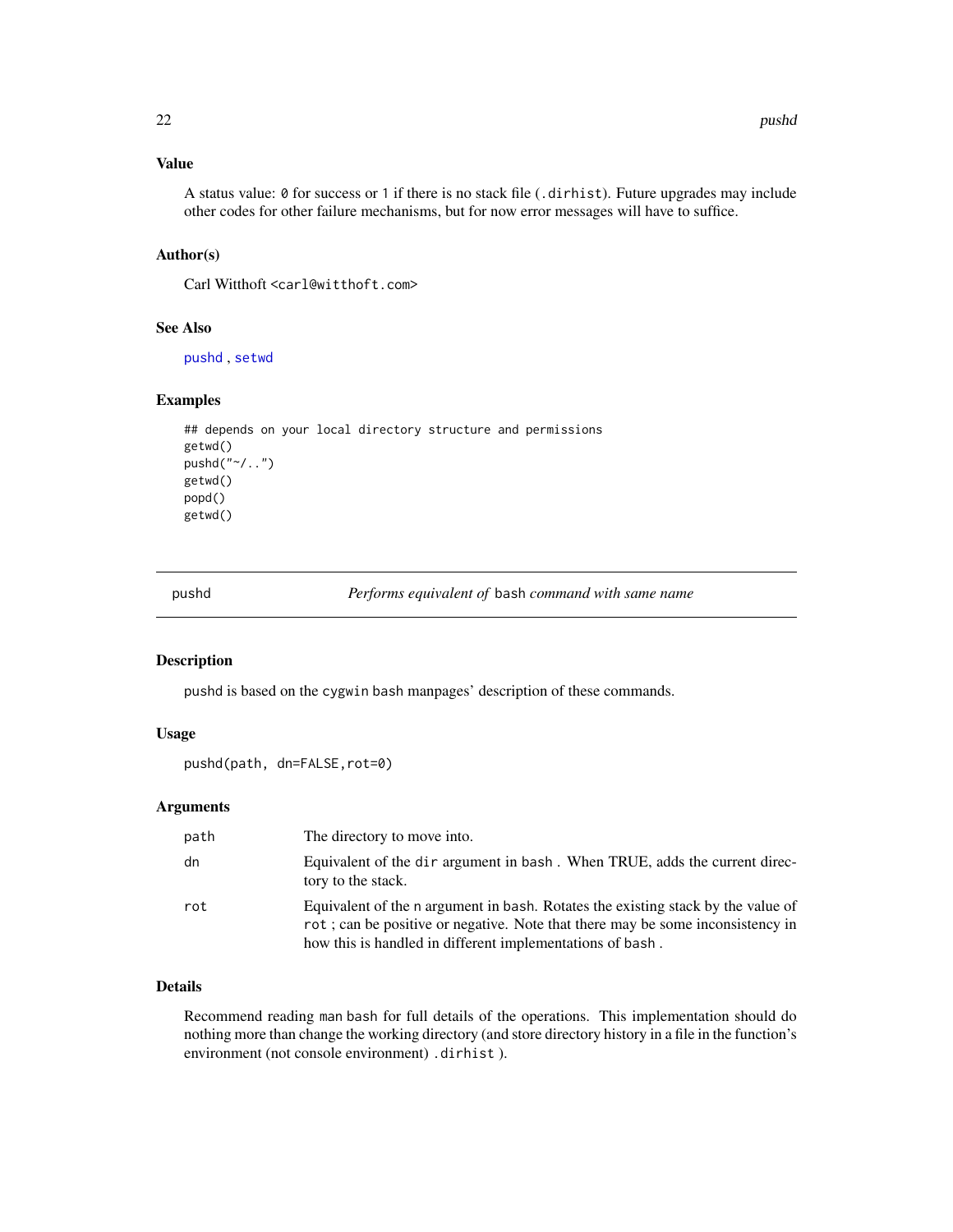#### <span id="page-22-0"></span>resave 23

#### Value

A status value, which is always  $\theta$  for success. A future upgrade may implement a trycatch for conditions such as an inaccessible directory, but for now error messages will have to suffice.

#### Author(s)

Carl Witthoft <carl@witthoft.com>

#### See Also

[popd](#page-20-1) , [setwd](#page-0-0)

#### Examples

```
## depends on your local directory structure and permissions
getwd()
pushd("~/..")
getwd()
popd()
getwd()
```
<span id="page-22-1"></span>resave *Add some objects to an existing* .Rdata *- type file.*

#### Description

Take an existing myfile.Rdata data file and add the specified objects to it. This is achieved by opening the data file in a local environment, "dumping" the new objects into that environment, and re-saving everything to the same file name.

### Usage

```
resave(..., list = character(), file)
```
#### Arguments

| $\ddotsc$ | Names of objects to save.                                                                             |
|-----------|-------------------------------------------------------------------------------------------------------|
| list      | A list of names of the objects to save. Can be used with or without any named<br>arguments in $\dots$ |
| file      | The name of the file to open and add items to.                                                        |

# Value

Nothing is returned. This function is used solely to put objects into the file.

#### Note

Code is essentially the same as that provided by "flodel" on StackOverflow.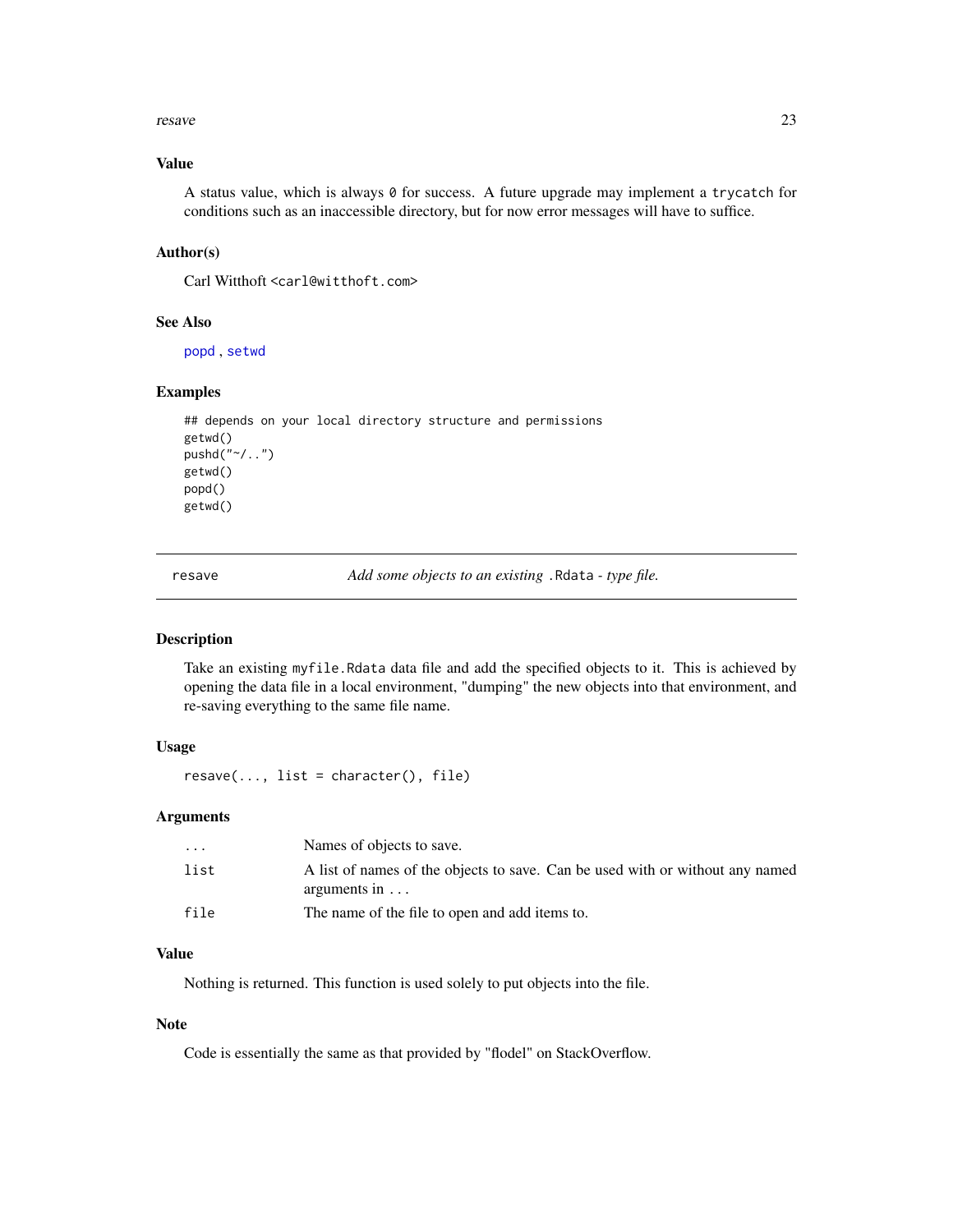24 segSegInt

#### Author(s)

Carl Witthoft <carl@witthoft.com>

#### See Also

[lsdata](#page-13-1) , [save](#page-0-0), [load](#page-0-0)

### Examples

```
## not run to avoid creating detritus
# foo<-1:4
# bar<-5:8
# save(foo,file='foo.Rdata')
# resave(bar,file='foo.Rdata')
# #check your work
# lsdata('foo.Rdata')
```
<span id="page-23-1"></span>segSegInt *Function to find intersection point between two line segments (NOT lines).*

#### **Description**

This function finds the intersection of the two lines containing the provided line segments, then checks whether the intersection is contained within both segments. This is an implementation of the equations presented, among many other sources, at [http://paulbourke.net/geometry/](http://paulbourke.net/geometry/pointlineplane/) [pointlineplane/](http://paulbourke.net/geometry/pointlineplane/) . Bourke comments there, that "The equations apply to lines, if the intersection of line segments is required then it is only necessary to test if ua and ub lie between 0 and 1. Whichever one lies within that range then the corresponding line segment contains the intersection point. If both lie within the range of 0 to 1 then the intersection point is within both line segments."

### Usage

```
segSegInt(seg1, seg2=NULL, plotit=FALSE, probParallel = 1e-10, ...)
```
# Arguments

| seg1         | An 2x2 or 4x2 matrix with X-values in the first column and Y-values in the<br>second column. If $4x2$ , the lower 2 rows are assigned to seg2 and the input<br>argument seg2 is ignored. |
|--------------|------------------------------------------------------------------------------------------------------------------------------------------------------------------------------------------|
| seg2         | An 2x2 or matrix with X-values in the first column and Y-values in the second<br>column. Ignored if seg1 is $4x2$ .                                                                      |
| plotit       | Boolean: if TRUE, (and stopAtFirst is FALSE), the two line segments are plot-<br>ted and, if one exists, the intersection point marked.                                                  |
| probParallel | A numeric value, typically quite small, used to identify line segments which<br>probably are parallel. This basically is checking for identical slopes.                                  |
| $\cdot$      | Not used at present                                                                                                                                                                      |

<span id="page-23-0"></span>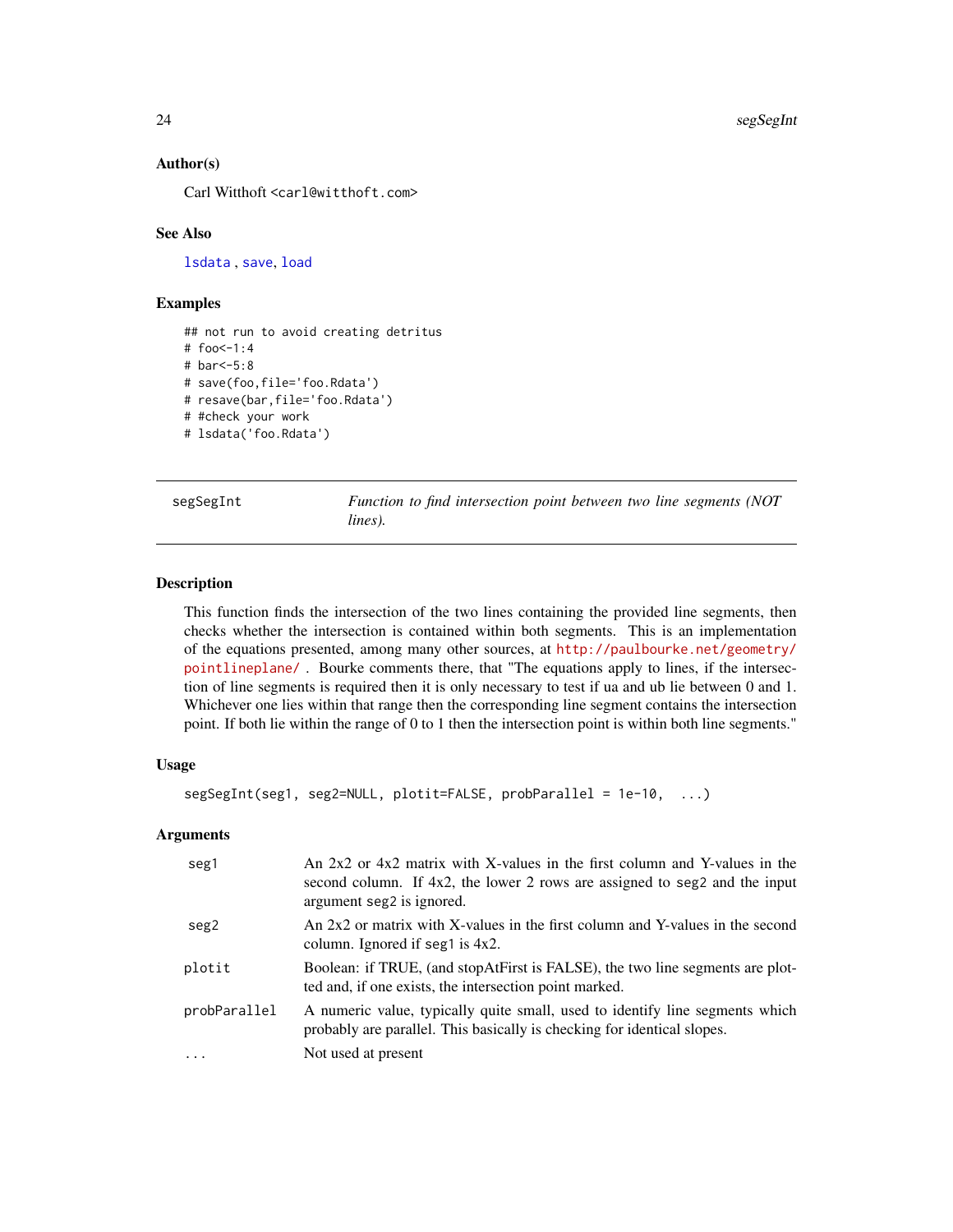#### <span id="page-24-0"></span>seqle 25

# Details

The function runs a check for parallelism so as not to return an infinity of intersection points, then basically checks for intersection of the lines to which the line segments belong, and finally verifies said intersection belongs to both line segments. This is an implementation of the equations presented at, among many other sources, <http://paulbourke.net/geometry/pointlineplane/> . Bourke comments there, that "The equations apply to lines, if the intersection of line segments is required then it is only necessary to test if ua and ub lie between 0 and 1. Whichever one lies within that range then the corresponding line segment contains the intersection point. If both lie within the range of 0 to 1 then the intersection point is within both line segments."

#### Value

A matrix of the x and y coordinates of the intersection points. If no intersection exists, c(NA,NA) is returned. This is done so the return value is always a 2-element vector.

# Author(s)

Carl Witthoft, <carl@witthoft.com>

# See Also

[polyInt](#page-19-1)

<span id="page-24-1"></span>

seqle *Extends* rle *to find and encode linear sequences.*

#### Description

The function rle, or "run-length encoder," is a simple compression scheme which identifies sequences of repeating values in a vector. seqle extends this scheme by allowing the user to specify a sequence of values with a common "slope," or delta value, between adjacent elements. seqle with an increment of zero is the same as rle.

#### Usage

 $segle(x, incr = 1L, prec = .Machine$double.eps^0.5)$ 

#### Arguments

| x    | The input vector of values.                                                                                                                                                                                                                                                                               |
|------|-----------------------------------------------------------------------------------------------------------------------------------------------------------------------------------------------------------------------------------------------------------------------------------------------------------|
| incr | The desired increment between elements which specifies the sequences to search<br>for. Note that this can be either integer or float. For floating-point sequences, see<br>the prec argument for determining what level of precision is used to determine<br>whether elements continue a sequence or not. |
| prec | Defines the required precision to which elements are compared when determin-<br>ing whether they are part of a sequence. Note that for integer inputs, this value<br>is more or less meaningless.                                                                                                         |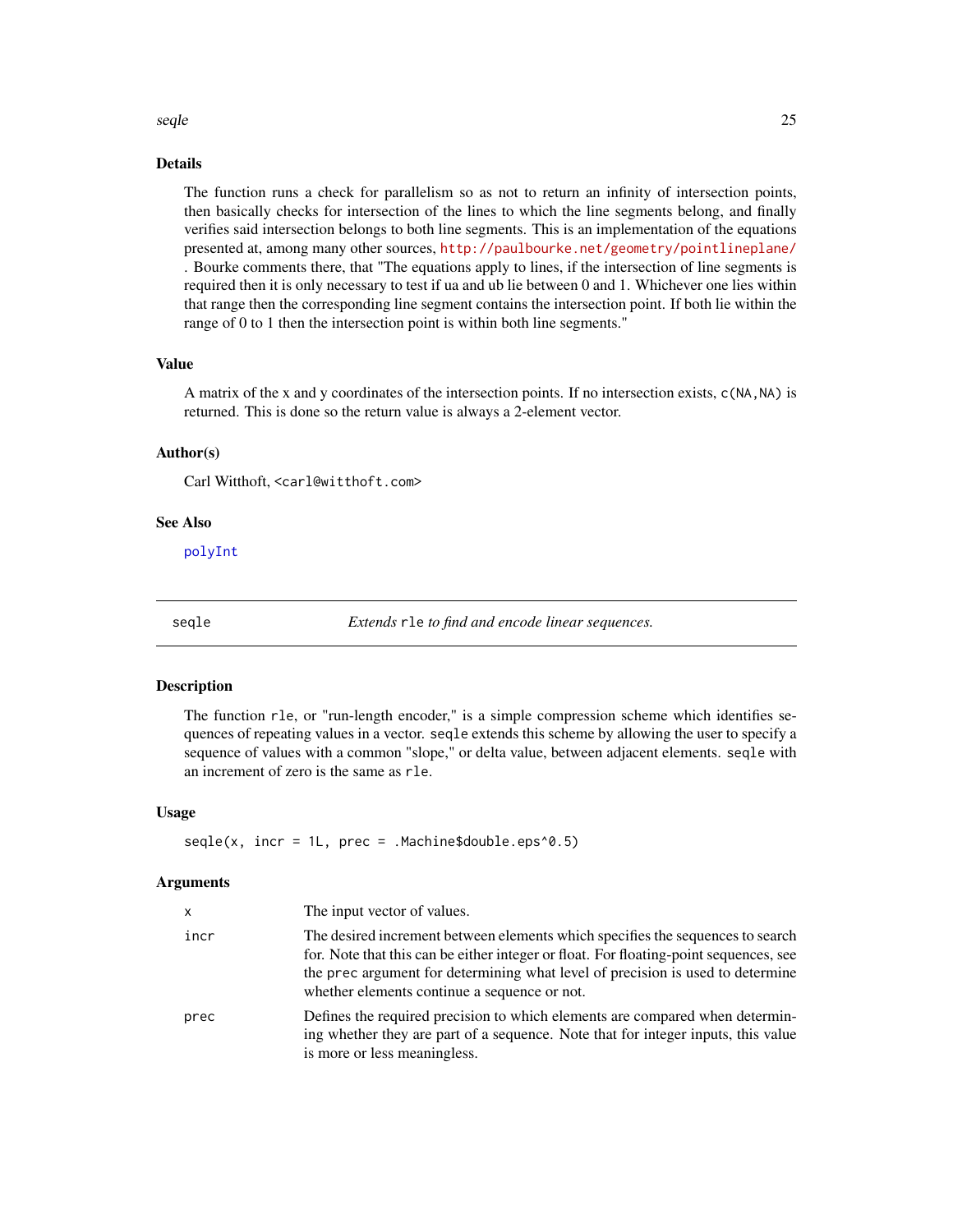# <span id="page-25-0"></span>Details

Note: the returned value is assigned the class "rle". So far as I can tell, this class has only a print method, i.e. defining what is returned to the console when the user types the name of the returned object.

# Value

| lengths | a vector of the lengths (1 or greater) of all sequences found.                                                                                              |
|---------|-------------------------------------------------------------------------------------------------------------------------------------------------------------|
| values  | a vector of the initial value for each sequence. For example, if incr == 1 a<br>values of 5 associated with a lengths of 3 represents the sequence 5, 6, 7. |

# Note

The bulk of the code is taken directly from base::rle . Thanks to "flodel" on StackOverflow for suggesting code to handle floating-point increments.

#### Author(s)

Carl Witthoft, <carl@witthoft.com>

# See Also

[rle](#page-0-0) [inverse.seqle](#page-11-1)

# Examples

```
x<- c(2,2,2,3:8,8,8,4,4,4,5,5.5,6)
seqle(x,incr=0)
seqle(x,incr=1)
seqle(x,incr=1.5)
```
short *Returns a small sample of the specified data set.*

#### Description

The user specifies both the number of elements to display and the number of elements at the start and end of the vector to ignore ('skip') when selecting elements. The results are displayed in a nice tabular form. There are options to set the value of N as well as the number of values to "skip" before selecting the values. short is similar to a combination of the unix head and tail functions.

#### Usage

```
short(x = seq(1, 20), numel = 4, skipel = 0, ynam = deparse(substitute(x)), dorows=FALSE)
```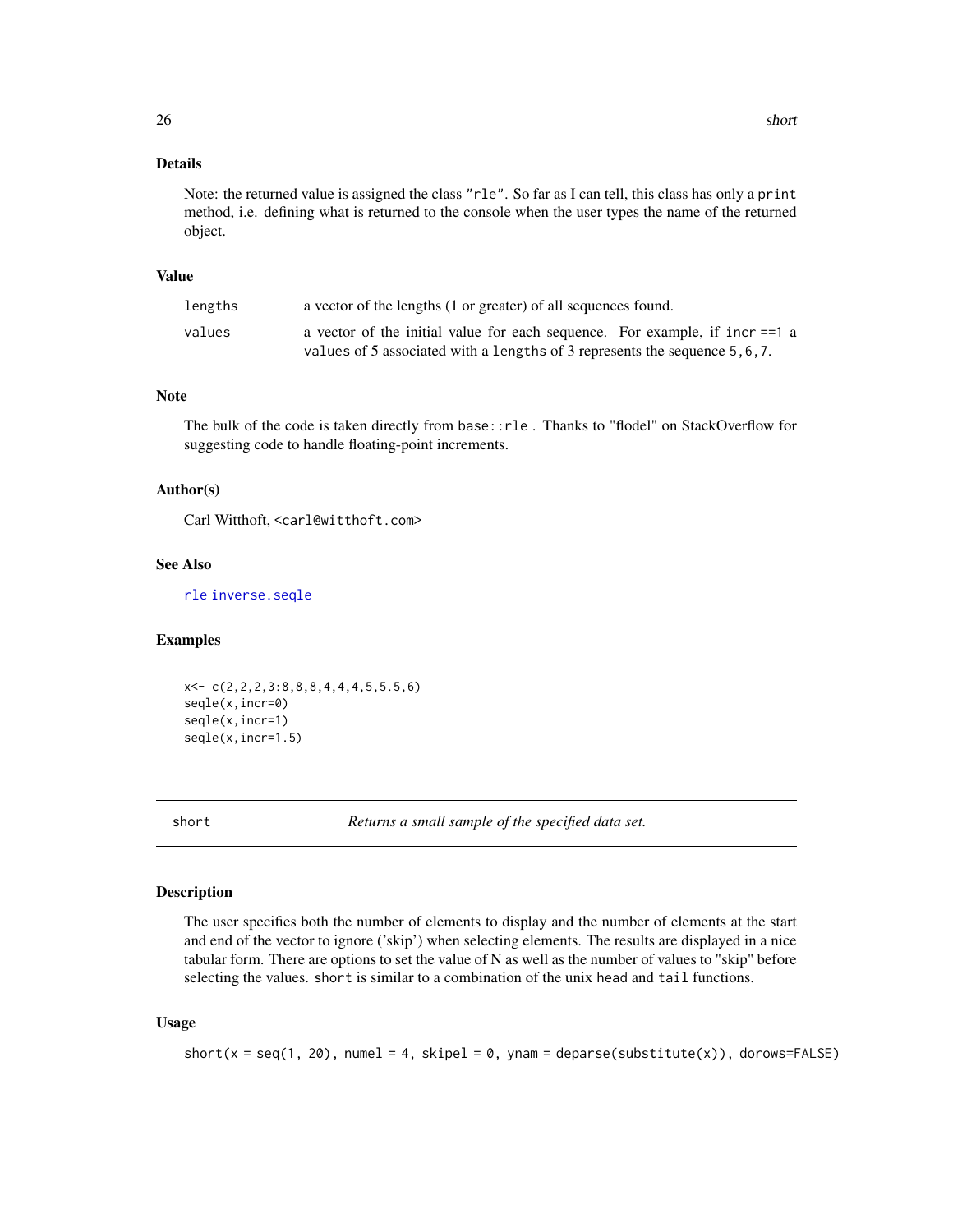#### <span id="page-26-0"></span>splatnd 27

#### Arguments

| $\mathsf{x}$ | The data vector to be examined.                                                                                                                          |
|--------------|----------------------------------------------------------------------------------------------------------------------------------------------------------|
| numel        | How many elements to display. Note that numel elements of the beginning and<br>of the end of the vector are returned.                                    |
| skipel       | If desired, skip the first skipel elements before returning numel elements.                                                                              |
| ynam         | Not normally changed by the user. ynam retrieves the name of the object in<br>question, to be used in the output table formatting.                       |
| dorows       | For matrices only, return the "numel" number of rows rather than elements.<br>dorows is ignored with a warning if the input x has higher dimensionality. |

# Details

If the argument x happens to be a list, short unlists everything, so the first numel values will be taken from the first list element, going on to the second element as needed, etc.

#### Value

Nothing is returned of interest. The function is called to provide what is printed directly to the console, which is a formatted table of the lead and tail values selected, with column labels identifying their location in the input vector object.

#### Author(s)

Carl Witthoft <carl@witthoft.com>

#### See Also

[head](#page-0-0) , [tail](#page-0-0)

#### Examples

```
foo<-matrix(runif(100),nrow=20)
short(foo)
short(foo,numel=6,skipel=10)
short(foo,numel=6,skipel=10,dorows=TRUE)
```
splatnd *Execute simple zero-argument functions*

#### Description

Execute simple zero-argument functions without having to type the "()" , and without having to go through the bother of makeActiveBinding. This code is provided primarily to allow the user to build his own set of command "shortcuts" by modifying the set of arguments to the switch function in the function body. The bulk of the code is copied from the excellent package sos . The name splatnd cannot be called directly, and doesn't even exist after being sourced. It serves to define a variety of operators ![your\_string\_here] . If the string after ! is not in the switch-list, the function defaults to the normal splat operator, i.e. NOT[your\_string\_here].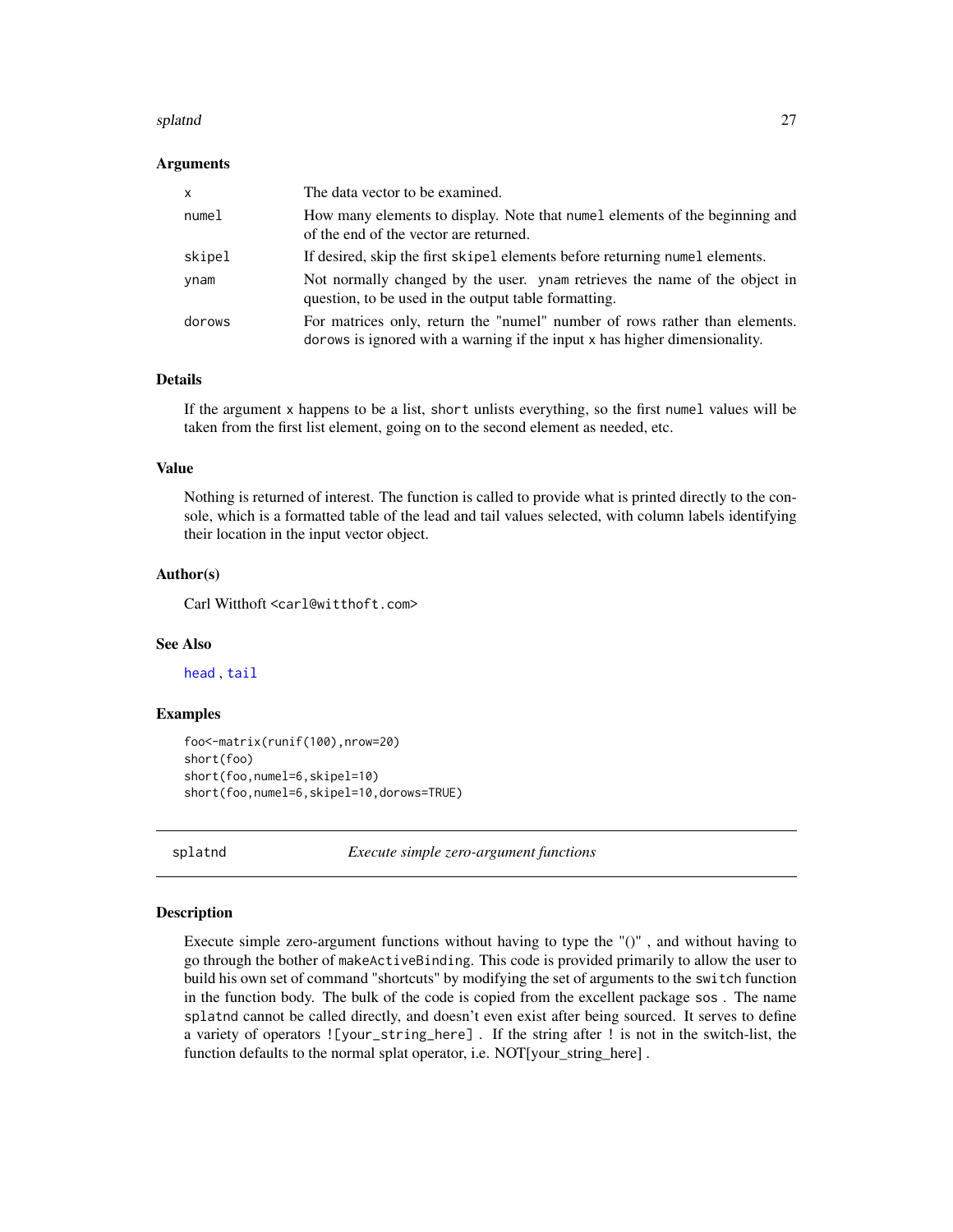#### <span id="page-27-0"></span>Arguments

none

#### Details

The strings supported, with their associated functions, as delivered are: 'newdev' = dev.new(width=4.5, height= 4.5, restoreConsole=T), 'qapla' = cat('batlh tIn chav'), 'quitn' = quit('no'), 'quity' = quit('yes'), There's an obvious risk of undesired results should there exist an object in the environment with the same name as one of the items in the switch options. The workaround is to enclose the object name in parentheses. See the example.

#### Value

The returned value is the result of whatever function or operator was invoked.

# Note

The bulk of the code is taken directly from the sos package.

#### Author(s)

Carl Witthoft, <carl@witthoft.com>

# See Also

The R manuals on creating operators, findFn in the package sos , normally invoked as ???

#### Examples

```
# based on the default items in splatnd.R
qapla <- 1:5
!qapla
!(qapla)
```
<span id="page-27-1"></span>

thekurt *Calculates the kurtosis of the input data set.*

#### Description

Kurtosis is the next moment after skew (which is the moment after the variance). This function is provided primarily to support the function mystat . It uses the algorithm provided in the R package e1071

#### Usage

thekurt(x)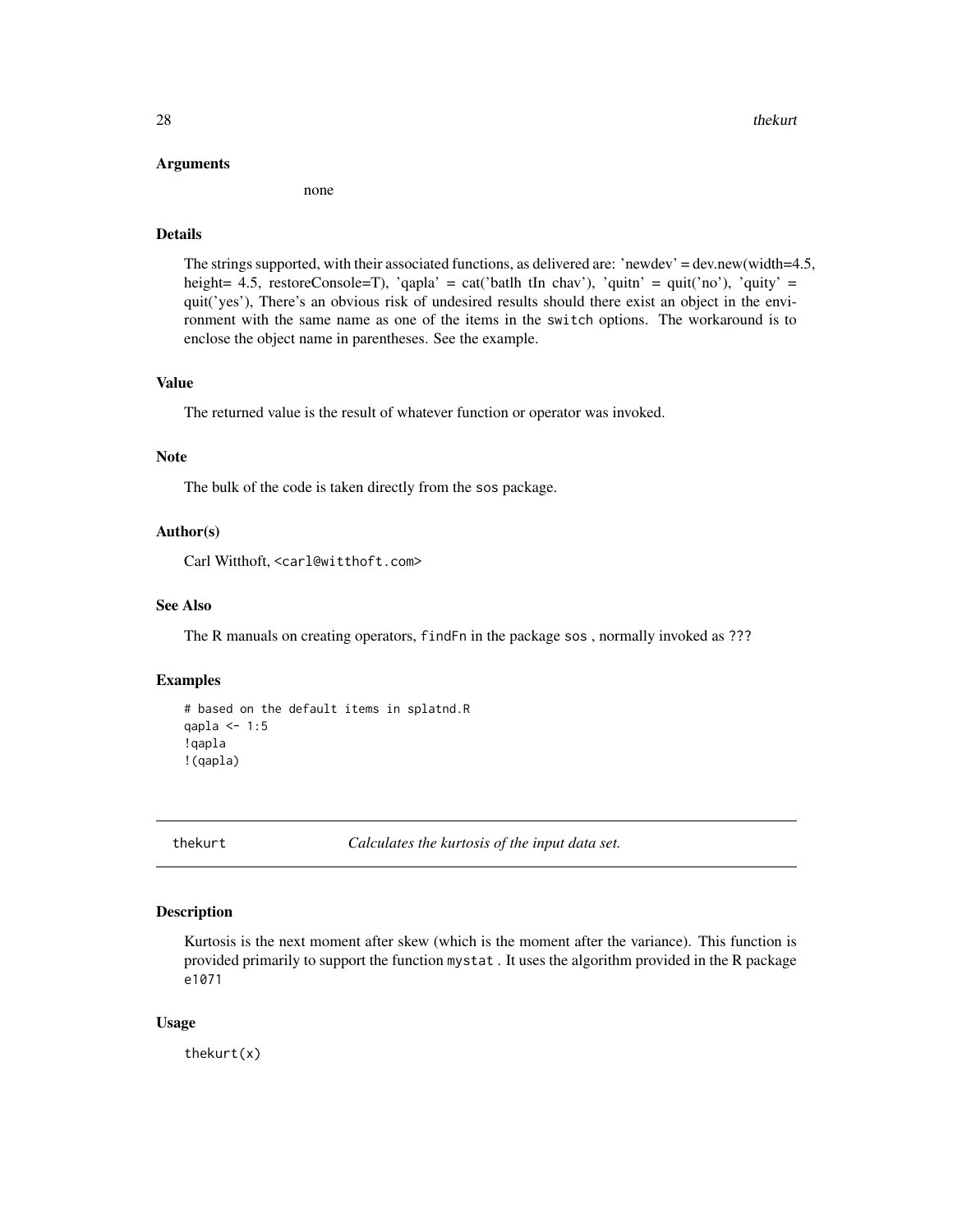#### <span id="page-28-0"></span>theskew 29

# Arguments

x A vector or vectorizable data set.

#### Value

A single scalar, the kurtosis of the data provided.

# Author(s)

Carl Witthoft, <carl@witthoft.com>

<span id="page-28-1"></span>theskew *Calculates the skew of a dataset.*

# Description

This function is included primarily to support mystat . Skew is the next moment after the variance. The algorithm used here is taken from the R package e1071 .

# Usage

theskew(x)

# Arguments

x A vector of data to be evaluated

# Value

A single scalar, the skew of the dataset

# Author(s)

Carl Witthoft, <carl@witthoft.com>